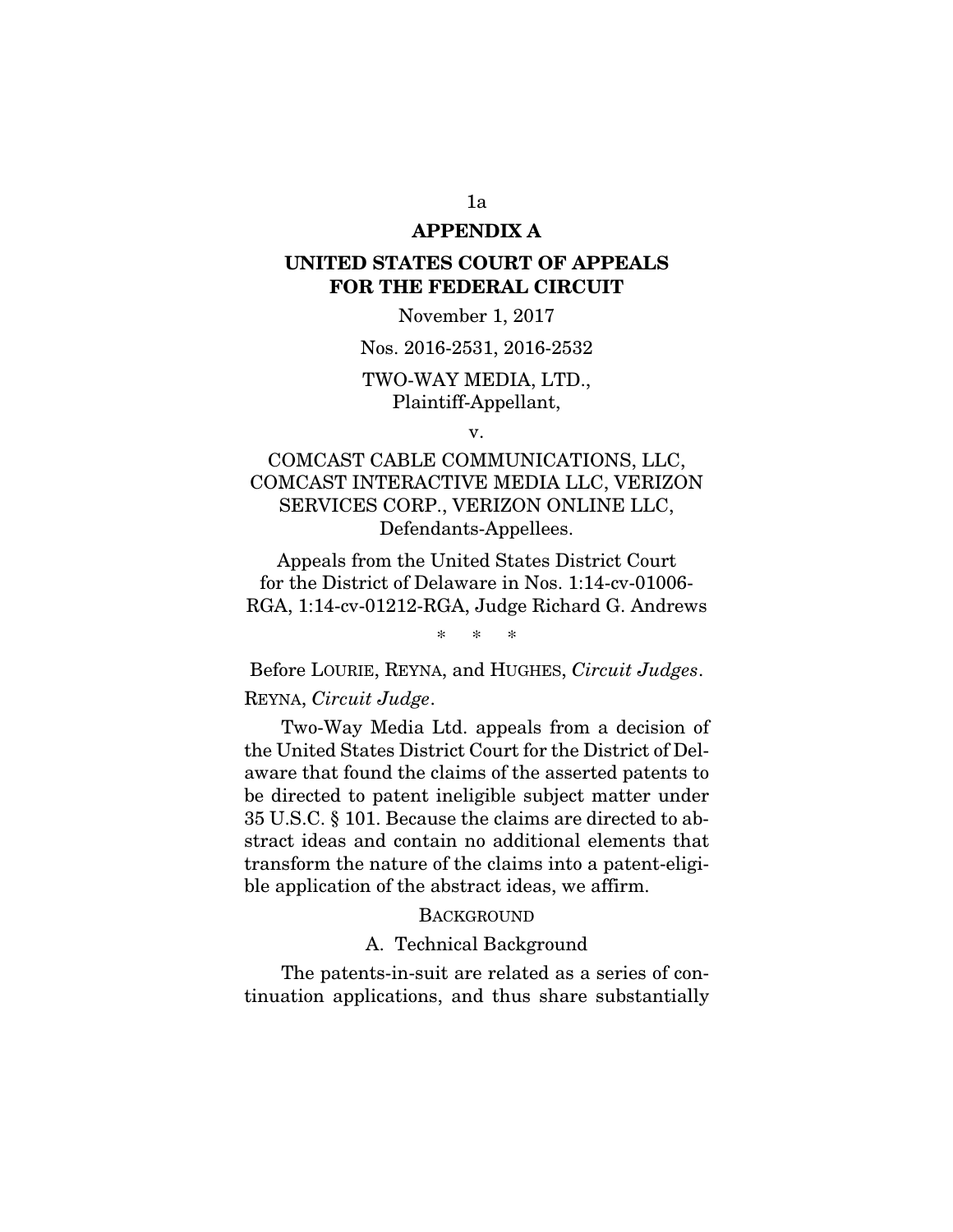the same specification. U.S. Patent No. 5,778,187 ("'187 patent") issued first, followed by U.S. Patent Nos. 5,983,005 ("'005 patent"), then 6,119,163 (not at issue here), then  $6,434,622$  (" $622$  patent"), and then 7,266,686 ("'686 patent"). The patents are entitled "Multicasting Method and Apparatus," and generally relate to a system for streaming audio/visual data over a communications system like the internet. Claim 1 of the '187 patent is representative of all claims of the '187 patent and '005 patent, claims 1 and 29 of the '622 patent, and claims 1, 22, 26, and 30 of the '686 patent are representative of their respective patents.

The patents explain that internet systems typically operate on a point-to-point, or unicast, basis. In unicast systems, a message is converted into a series of addressed packets which are routed from a source node to a destination node. But these unicast systems lack the capability to broadcast a message from a source node to all the other recipients in a network, as this type of operation could easily overload the network.

IP Multicasting, in contrast, provides a way to transmit one packet of information to multiple recipients. In such a system, packets destined for several recipients are encapsulated in a unicast packet and forwarded from a source to a point in a network where the packets are replicated and forwarded on to all desired recipients. A multicast packet can be routed from a source node through a plurality of multicast routers to one or more devices receiving the multicast packets. The packet can then be distributed to all the host computers that are members of the multicast group. The patents explain that this technology had previously been used to provide internet-based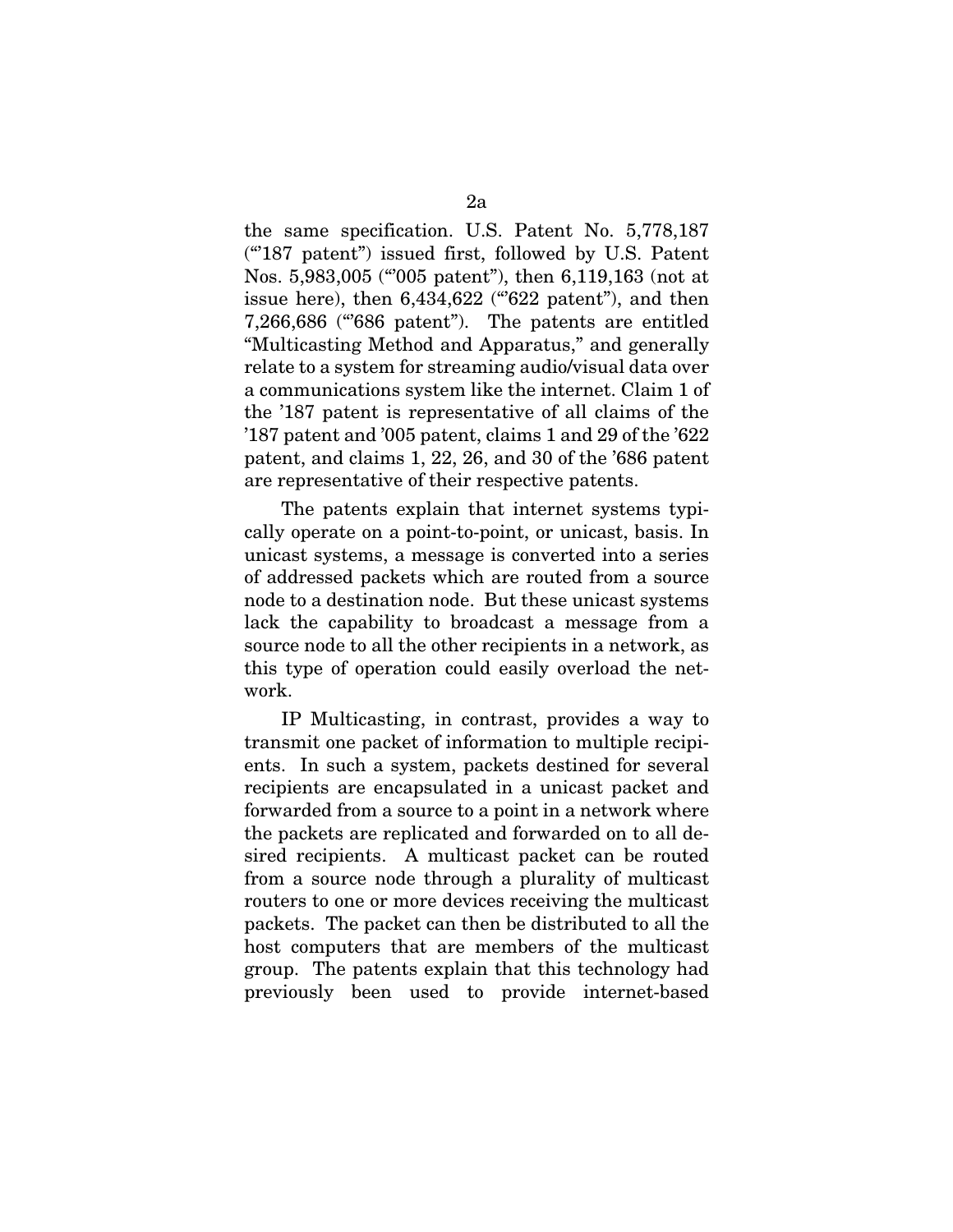audio/visual conferencing servicing as well as radiolike broadcasts to interested parties.

The patents describe the invention as an improved scalable architecture for delivering real-time information. Embedded in the architecture is a control mechanism that provides for the management and administration of users who are to receive real-time information. Figure 1 provides a schematic diagram depicting an overview of the system:



J.A. 80. In this system, the Primary Servers and Media Servers are interconnected by the internet. The Control Servers connect users with Media Servers using a series of message exchanges. The patents also describe monitoring network conditions and generating records about the real-time streams.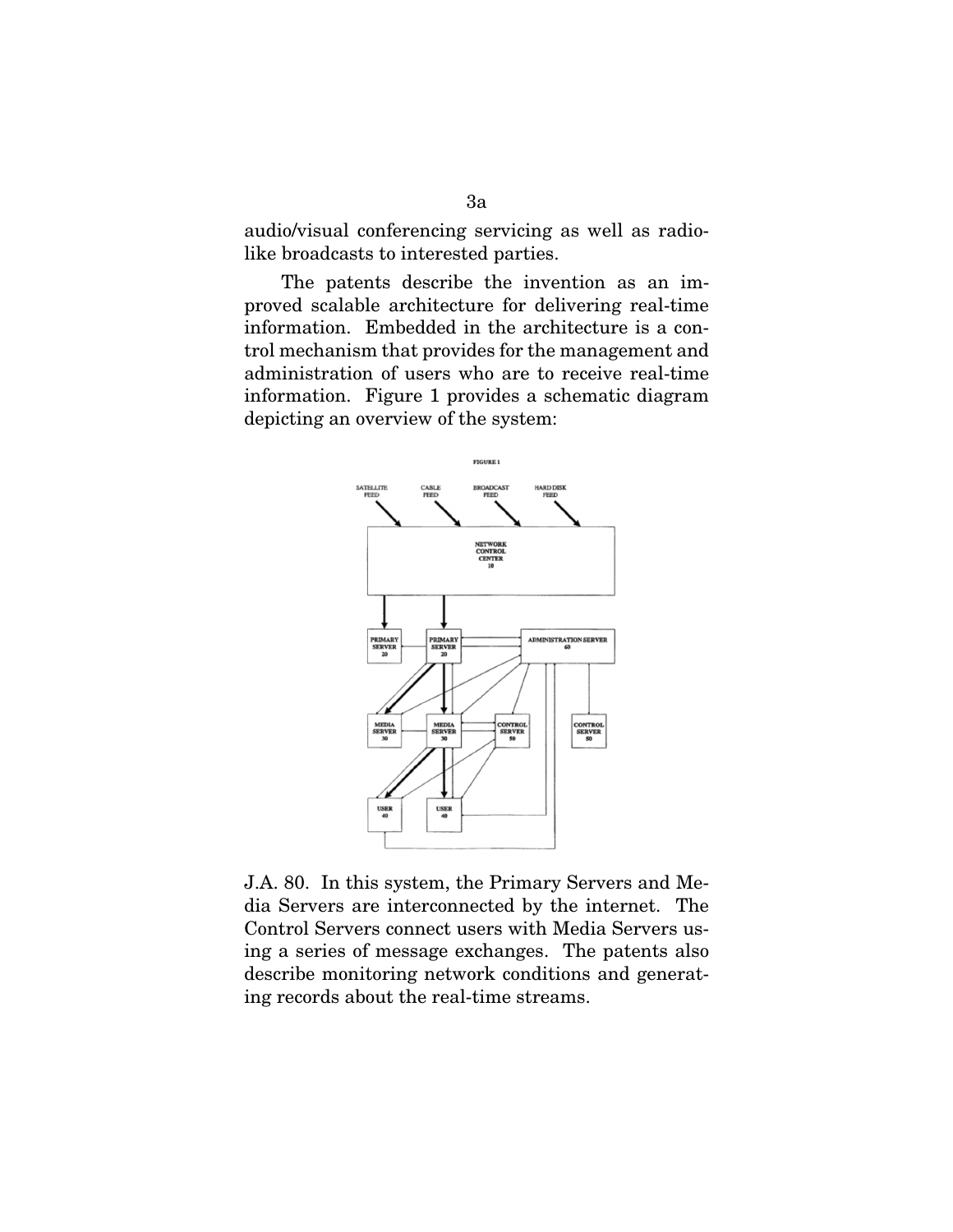The parties agree that claim 1 of the '187 patent is representative of the claims of the '187 patent and '005 patent. It recites:

1. A method for transmitting message packets over a communications network comprising the steps of:

converting a plurality of streams of audio and/or visual information into a plurality of streams of addressed digital packets complying with the specifications of a network communication protocol,

for each stream, routing such stream to one or more users,

controlling the routing of the stream of packets in response to selection signals received from the users, and

monitoring the reception of packets by the users and accumulating records that indicate which streams of packets were received by which users, wherein at least one stream of packets comprises an audio and/or visual selection and the records that are accumulated indicate the time that a user starts receiving the audio and/or visual selection and the time that the user stops receiving the audio and/or visual selection.

J.A. 111 at col. 18 ll. 17-34; J.A. 114 (certificate of correction). Two-Way Media asserts that the claims of the '622 patent are directed to the features described in the specification, but are claimed more broadly. For example, claim 29 recites: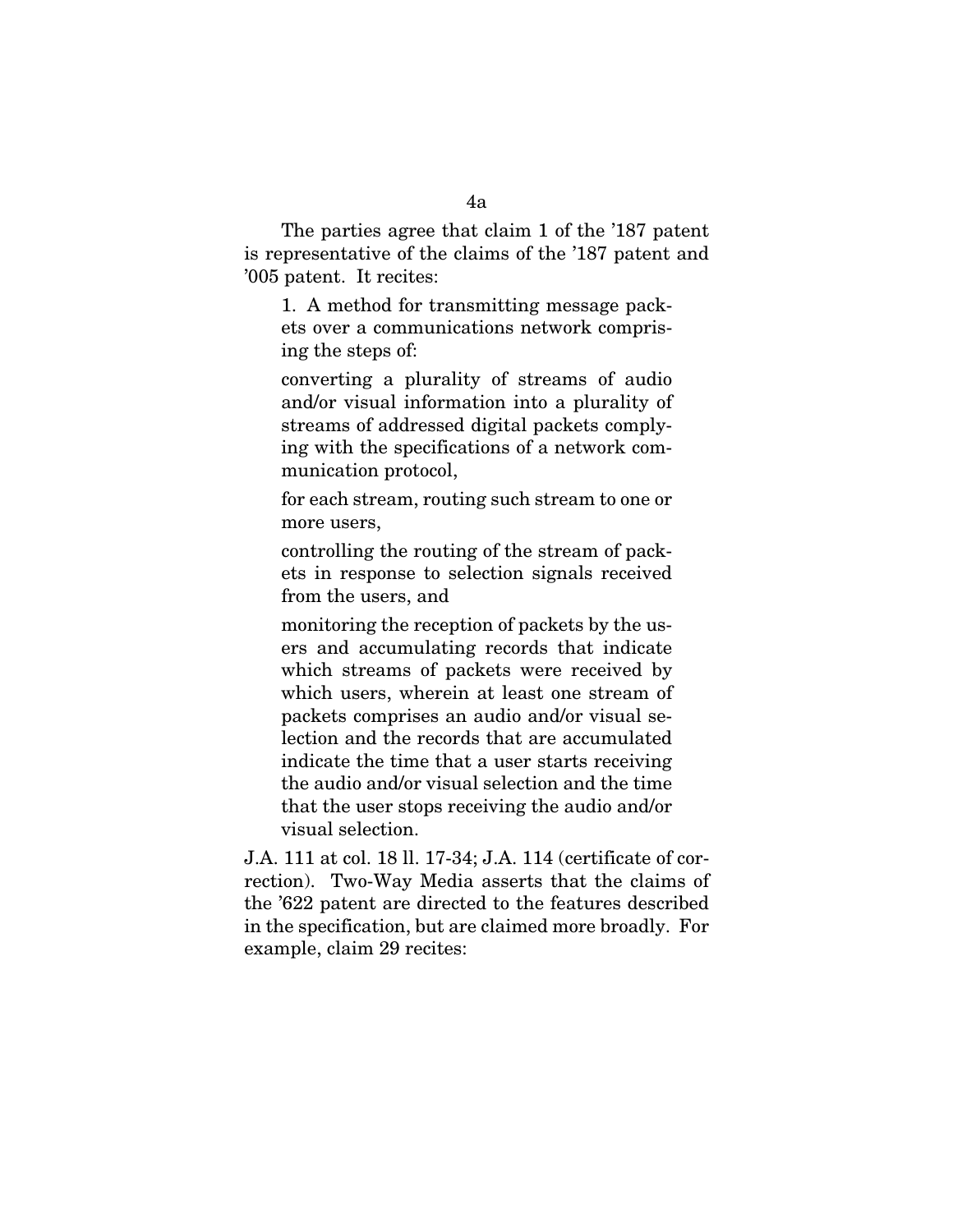29. A method for forwarding real-time information to one or more users having access to a communications network comprising:

processing one or more streams of audio or visual information into one or more streams of packets for forwarding over the communications network, wherein at least one stream of packets comprises audio or video information,

forwarding the digital packets to the users in response to information selection signals received from the users,

verifying the operational status of the users' access to the communications network during delivery of the real-time information, and

updating a database with indications of: (i) which streams of packets were received by which users, (ii) the time when delivery of each stream to each user commenced, and (iii) the time when delivery of each stream to each user terminated.

J.A. 202 at col. 20 ll. 19-36. Claim 30 of the '686 patent includes certain "commercial purposes" and recites:

30. A method for metering real-time streaming media for commercial purposes, said method comprising:

selecting an intermediate server from multiple intermediate servers;

forwarding at least one copy of a real-time media stream from said intermediate server toward a user device;

detecting a termination of said forwarding;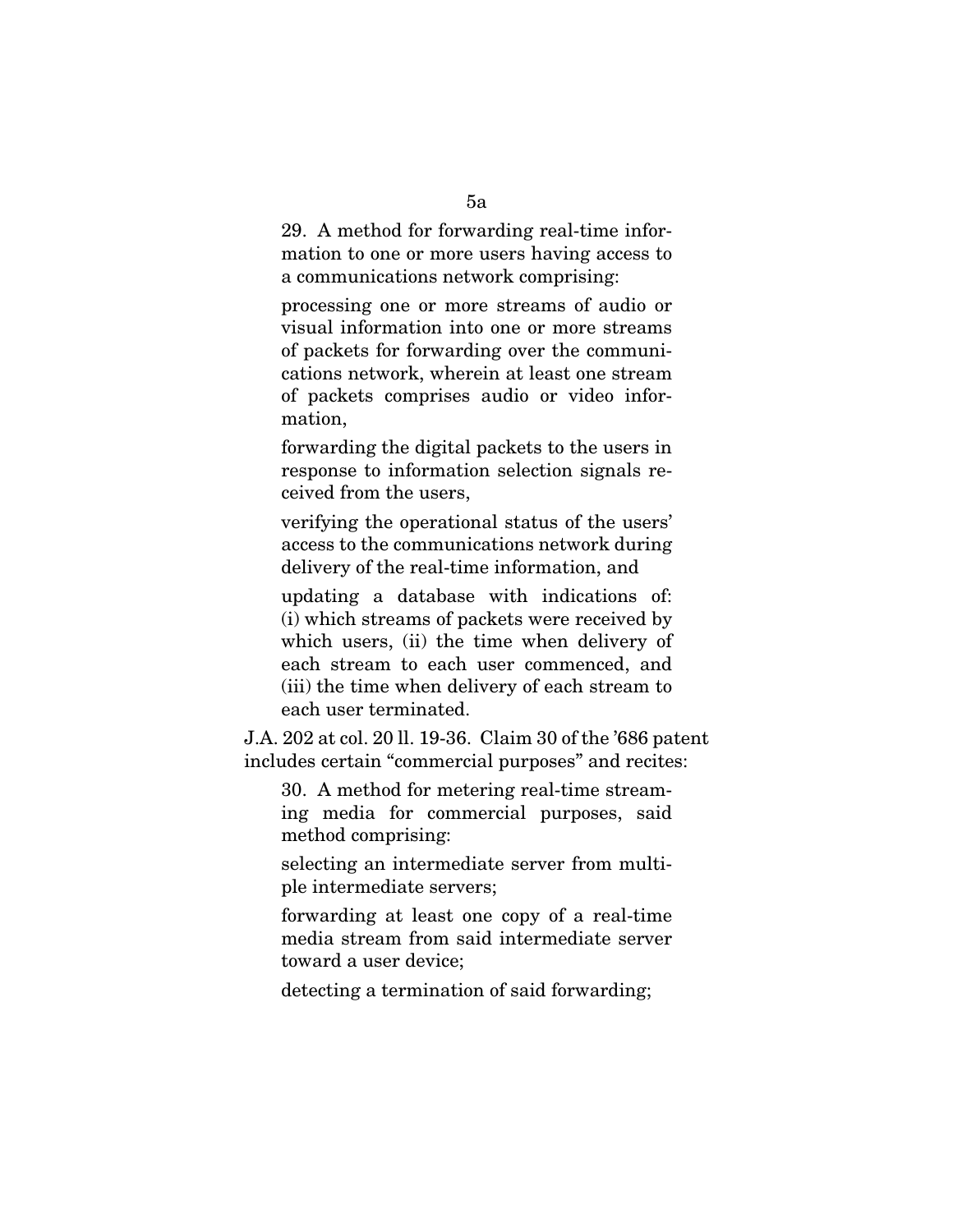after said termination, determining an extent of said real-time media stream forwarded toward said user device; and

logging said extent for commercial purposes.

J.A. 248 at col. 20 ll. 6-16; J.A. 251 (certificate of correction).

### B. District Court Decision

The district court granted Appellees<sup>'1</sup> motion for judgment on the pleadings and held that the '187 patent, '005 patent, '622 patent, and '686 patent were ineligible under § 101. *Two-Way Media Ltd. v. Comcast Cable Commc'ns, LLC*, Nos. 14-1006-RGA, 14-1212- RGA, 2016 WL 4373698 (D. Del. Aug. 15, 2016). The district court first addressed claim construction, then addressed evidentiary arguments, and finally addressed the patents' eligibility under the two-step framework espoused in *Alice Corp. v. CLS Bank Int'l*, 134 S. Ct. 2347 (2014).

Two-Way Media argued before the district court that Appellees' motion was premature because claim construction was necessary to evaluate whether the representative claims were eligible under § 101. Two-Way Media provided proposed claim constructions for certain terms of the asserted patents. J.A. 599-602. Appellees agreed that the district court should adopt Two-Way Media's claim constructions, but argued that the constructions did not alter the § 101 analysis. The district court ultimately adopted Two-Way Media's

 $\overline{a}$ 

<sup>1</sup> Appellees are Comcast Cable Communications, LLC, Comcast Interactive Media LLC, Verizon Services Corp., and Verizon Online LLC.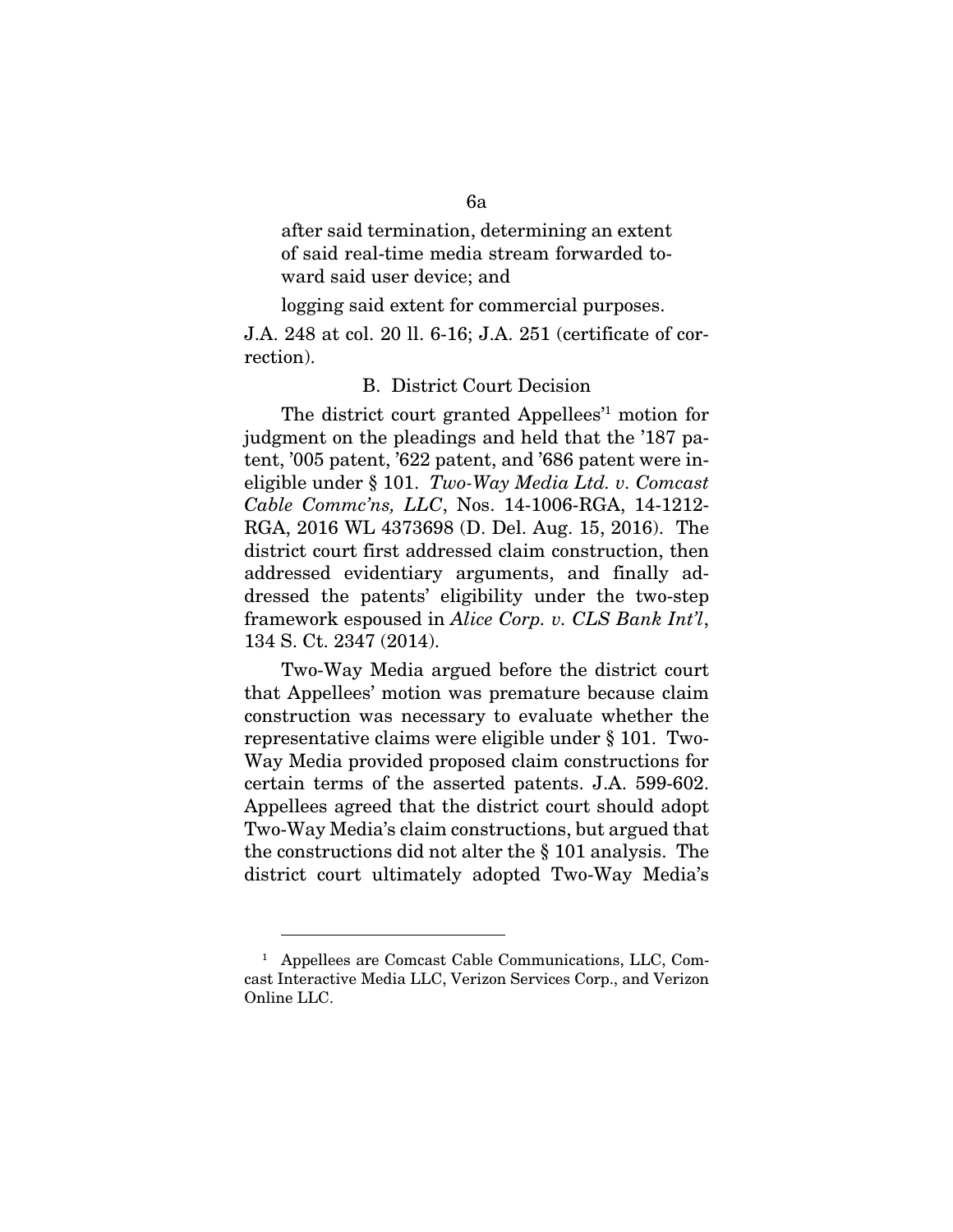proposed constructions for the purposes of the motion. *Two-Way Media*, 2016 WL 4373698, at \*3.

Two-Way Media also argued that the district court should take judicial notice of certain materials from prior proceedings before the U.S. Patent and Trademark Office and other federal courts. *Id.* at \*3-4. The materials, consisting of expert report excerpts, expert trial testimony, inventor trial testimony, and a press release, [BB45; RB31] purportedly related to other tribunals' evaluation of the novelty and nonobviousness of the claimed inventions. *Id.* The district court denied the request, reasoning that the proffered materials were irrelevant to a § 101 inquiry: "The novelty and nonobviousness of the claims under [35 U.S.C.] §§ 102 and 103 does not bear on whether the claims are directed to patent-eligible subject matter under § 101." *Id.* at \*4.

The district court then addressed the eligibility of the claims of the '187 patent and '005 patent and determined that the claims were directed to an abstract idea:

The '187 and '005 patents are directed to the abstract idea of (1) sending information, (2) directing the sent information, (3) monitoring receipt of the sent information, and (4) accumulating records about receipt of the sent information. The claims are thus directed to methods of sending and monitoring the delivery of audio/visual information.

Id. at  $*5$  (citations omitted). The district court determined that the claims did not recite a saving inventive concept under *Alice* step two. Although Two-Way Media had argued that the claims were directed to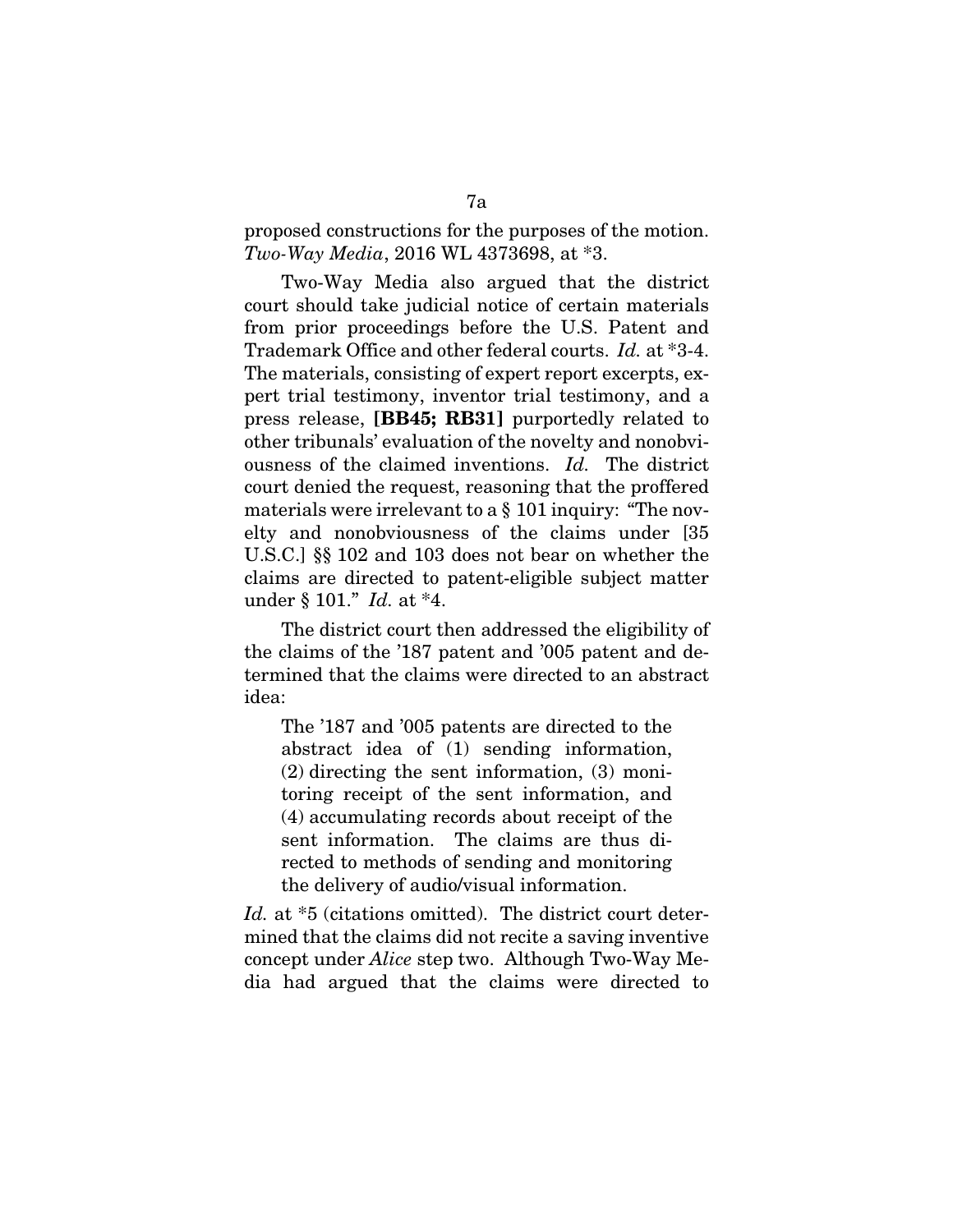computer architecture that solved the technical problems of load, bottlenecking, and inadequate records, the district court disagreed, holding that "[n]one of the claims, however, recite or refer to anything that could be described as an architecture." *Id.* The district court expressly considered Two-Way Media's proffered claim constructions when making this determination: "The claims cannot fairly be read to recite computer architecture even in light of [Two-Way Media's] proposed claim constructions, some of which explicitly incorporate the words 'intermediate computers.'" *Id.* at \*5 n.3 (citations omitted).

Having concluded that the claims of the '187 patent and the '005 patent were patent ineligible under § 101, the district court next addressed the '622 patent and '686 patent. The district court determined that the '622 patent was directed to the abstract idea of monitoring the delivery of real-time information to a user or users, and the '686 patent was directed to the abstract idea of measuring the delivery of real-time information for commercial purposes. *Id.* at \*6-7. The claims contained no saving inventive concept because although they recited some computer components, they required only ordinary functionality of these components. *Id.* at \*6-8.

Two-Way Media appealed. We have jurisdiction under 28 U.S.C. § 1295(a)(1).

#### STANDARD OF REVIEW

We review procedural aspects of the grant of judgment on the pleadings under Federal Rule of Civil Procedure 12(c) based on the law of the regional circuit, in this case the Third Circuit. *McRO, Inc. v. Bandai Namco Games Am. Inc.*, 837 F.3d 1299, 1311 (Fed. Cir.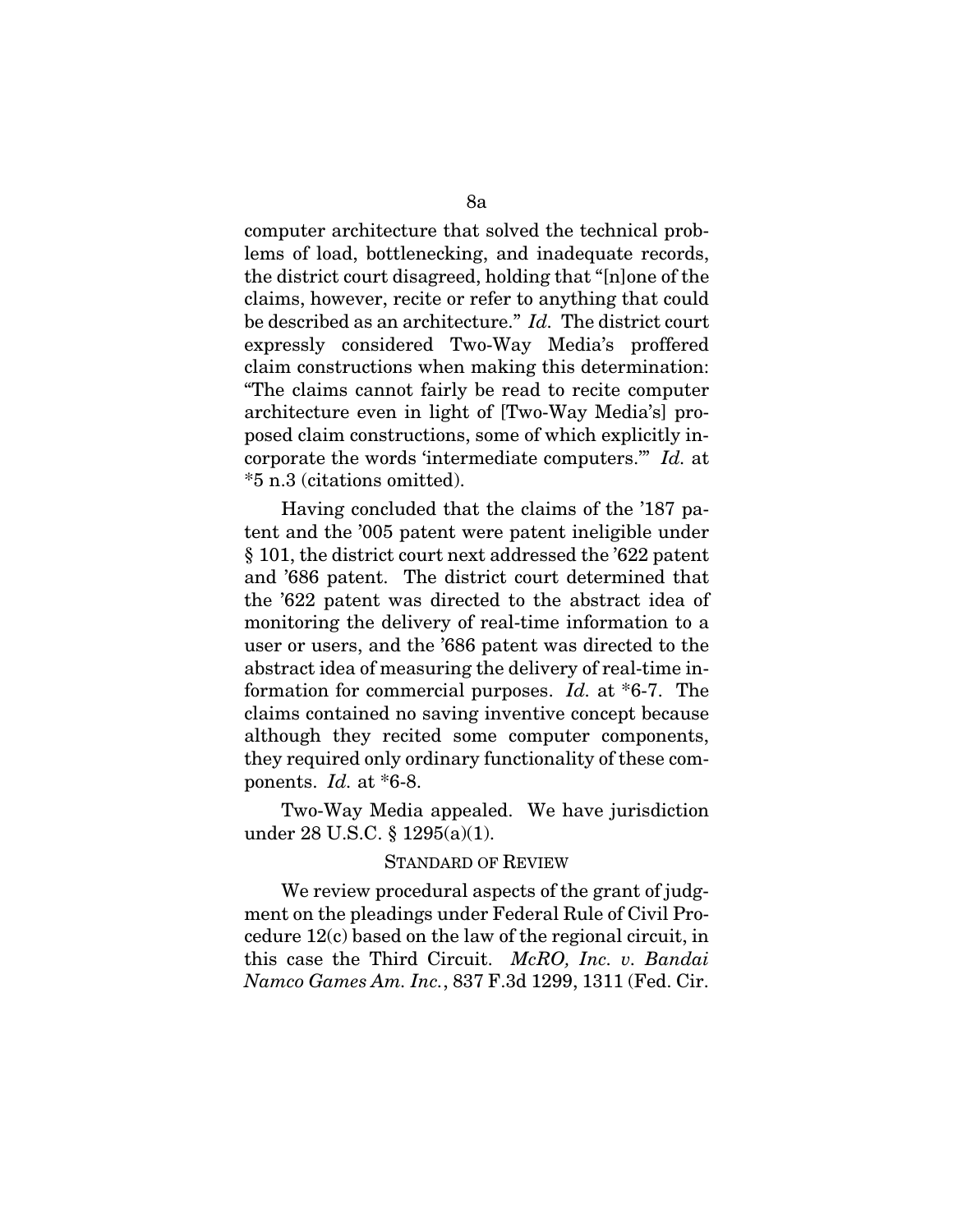2016). The Third Circuit exercises plenary review of Rule 12(c) motions. *E.g.*, *CoreStates Bank, N.A. v. Huls Am., Inc.*, 176 F.3d 187, 193 (3d Cir. 1999). We also review de novo whether a claim is invalid under the judicially created exceptions to § 101. *McRO*, 837 F.3d at 1311.

#### **DISCUSSION**

Section 101 of the Patent Act defines patent eligible subject matter:

Whoever invents or discovers any new and useful process, machine, manufacture, or composition of matter, or any new and useful improvement thereof, may obtain a patent therefor, subject to the conditions and requirements of this title.

35 U.S.C. § 101. The Supreme Court has long held that there are certain judicial exceptions to this provision: laws of nature, natural phenomena, and abstract ideas. *Alice*, 134 S. Ct. at 2354 (collecting cases).

In *Alice*, the Court supplied a two-step framework for analyzing whether claims are patent eligible. First, we determine whether the representative claims are "directed to" a judicial exception, such as an abstract idea. *Id*. at 2355. If the claims are directed to eligible subject matter, the inquiry ends. *Thales Visionix Inc. v. United States*, 850 F.3d 1343, 1349 (Fed. Cir. 2017); *Enfish, LLC v. Microsoft Corp.*, 822 F.3d 1327, 1339 (Fed. Cir. 2016). If the claims are determined to be directed to an abstract idea, we next consider whether the claims contain an "inventive concept" sufficient to "transform the nature of the claim into a patent-eligible application." *Alice*, 134 S. Ct. at 2355 (internal quotation marks omitted).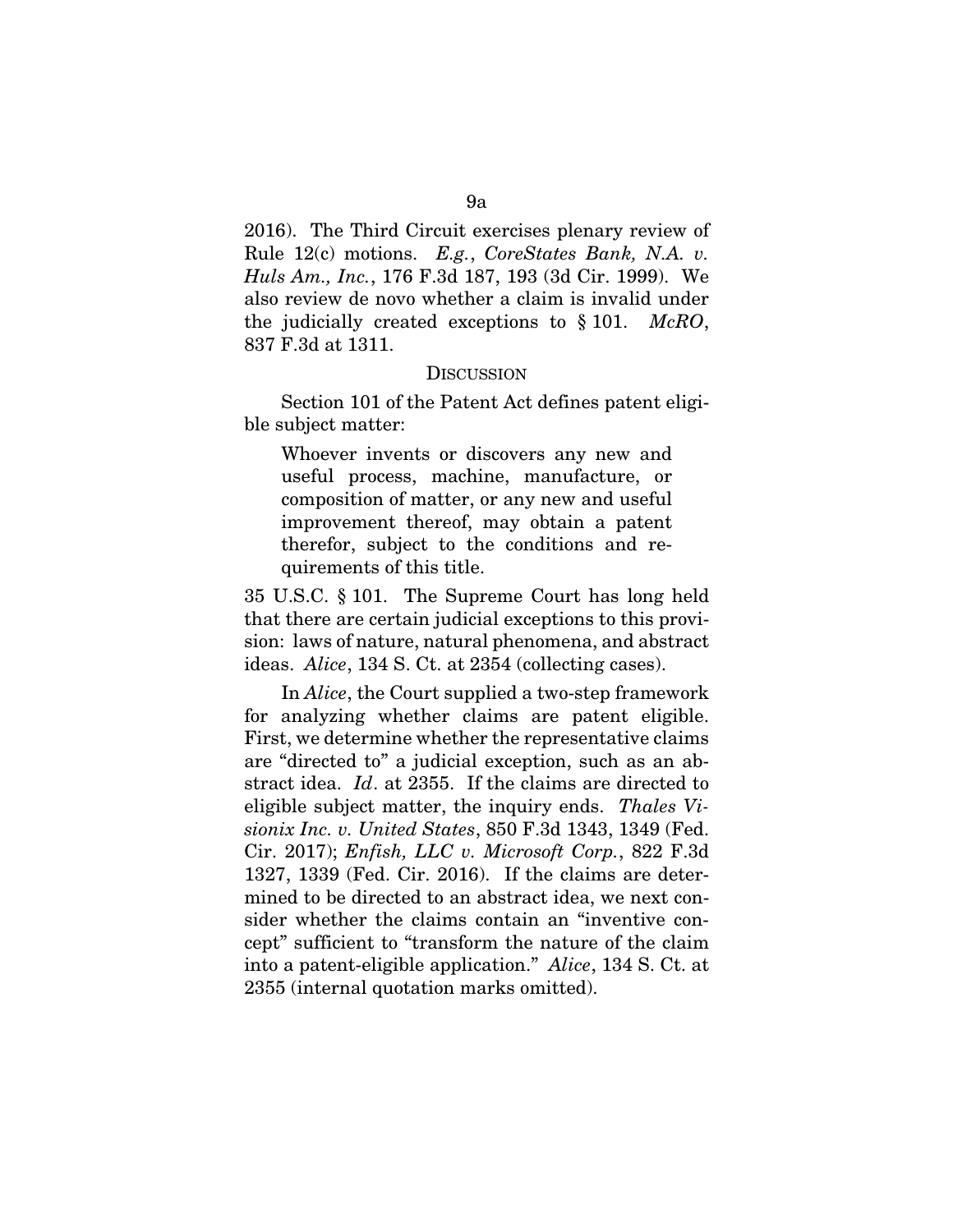We conclude that the '187 patent, '005 patent, '622 patent, and '686 patent are patent ineligible under § 101. We discuss each in turn.

#### A. '187 Patent and '005 Patent

### 1. *Alice* Step One

Under *Alice* step one, "the claims are considered in their entirety to ascertain whether their character as a whole is directed to excluded subject matter." *Internet Patents Corp. v. Active Network, Inc.*, 790 F.3d 1343, 1346 (Fed. Cir. 2015). We look to whether the claims in the patent focus on a specific means or method, or are instead directed to a result or effect that itself is the abstract idea and merely invokes generic processes and machinery. *McRO*, 837 F.3d at 1314. Claims directed to generalized steps to be performed on a computer using conventional computer activity are not patent eligible. *Internet Patents*, 790 F.3d at 1348-49.

The district court found that claim 1 of the '187 patent, which is representative of all of the claims of the '187 patent and '005 patent, is directed to the abstract idea of (1) sending information, (2) directing the sent information, (3) monitoring the receipt of the sent information, and (4) accumulating records about receipt of the sent information. *Two-Way Media*, 2016 WL 4373698, at \*5. Two-Way Media argues that the district court erred by oversimplifying the claim and ignoring claim limitations present in its proposed constructions. We disagree.

Claim 1 recites a method for routing information using result-based functional language. The claim requires the functional results of "converting," "routing," "controlling," "monitoring," and "accumulating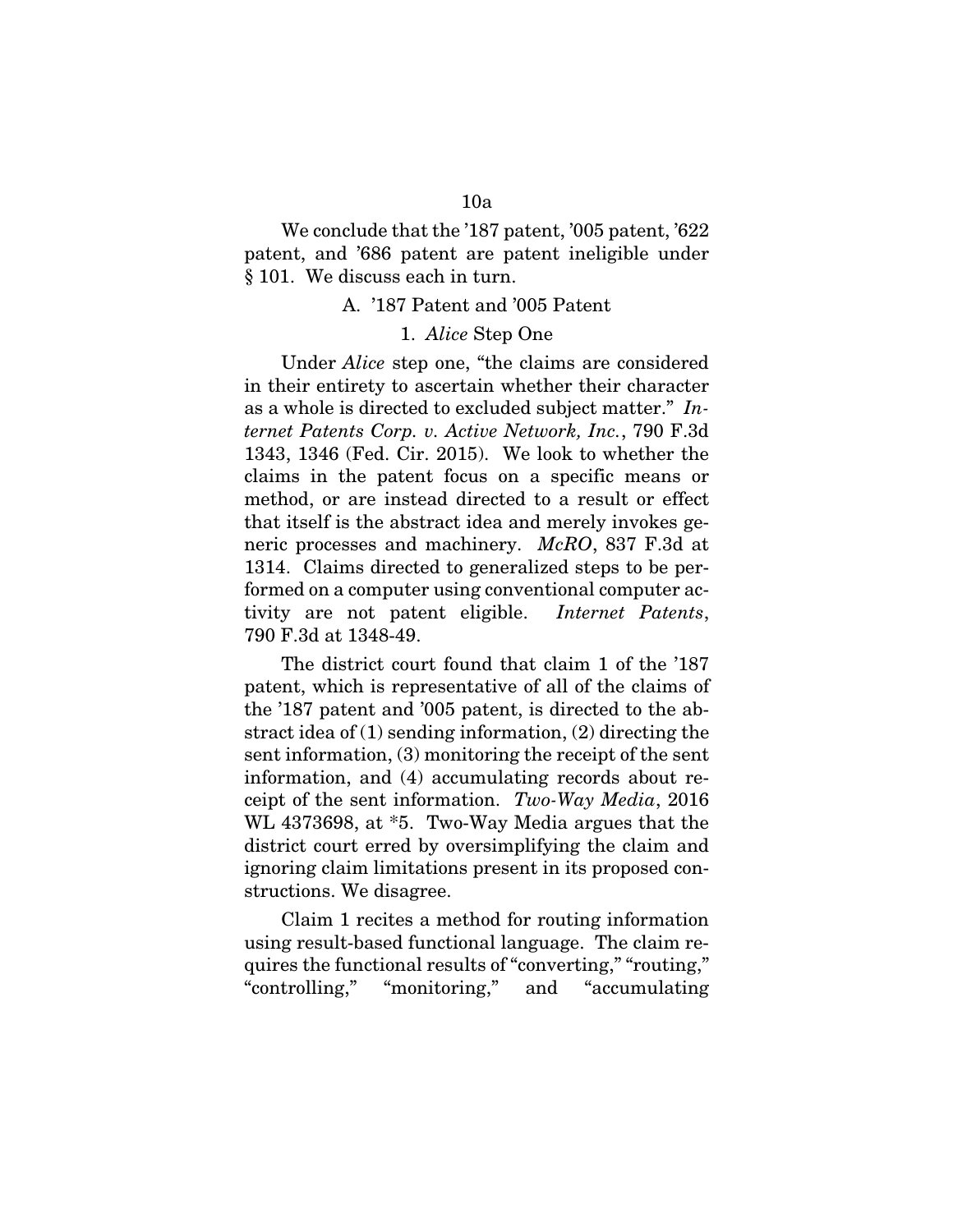records," but does not sufficiently describe how to achieve these results in a non-abstract way. *Affinity Labs of Tex., LLC v. DIRECTV, LLC*, 838 F.3d 1253, 1258-59 (Fed. Cir. 2016) (holding that claims were directed to an abstract idea where they claimed "the function of wirelessly communicating regional broadcast content to an out-of-region recipient, not a particular way of performing that function"). Claim 1 is similar to other claims found to be directed to an abstract idea. In *Electric Power Group, LLC v. Alstom S.A.*, 830 F.3d 1350, 1351 (Fed. Cir. 2016), the challenged claims were directed to systems and methods for achieving real-time performance monitoring of an electric power grid. We held that the challenged claims were directed to the abstract idea of "gathering and analyzing information of a specified content, then displaying the results, and not any particular assertedly inventive technology for performing those functions." *Id.* at 1354. In the same way, claim 1 manipulates data but fails to do so in a non-abstract way.

Two-Way Media's proposed constructions do not change this outcome. Though Two-Way Media argues that its proposed claim constructions sufficiently tie the claims to particular scalable network architecture, the constructions recite only conventional computer components. For example, Two-Way Media proposed a construction of "controlling the routing of the stream of packets in response to selection signals received from the users" as "directing a portion of the routing path taken by the stream of packets from one of a designated group of intermediate computers to the user in response to one or more signals from the user selecting the stream." J.A. 600. This construction fails to indicate how the claims are directed to a scalable network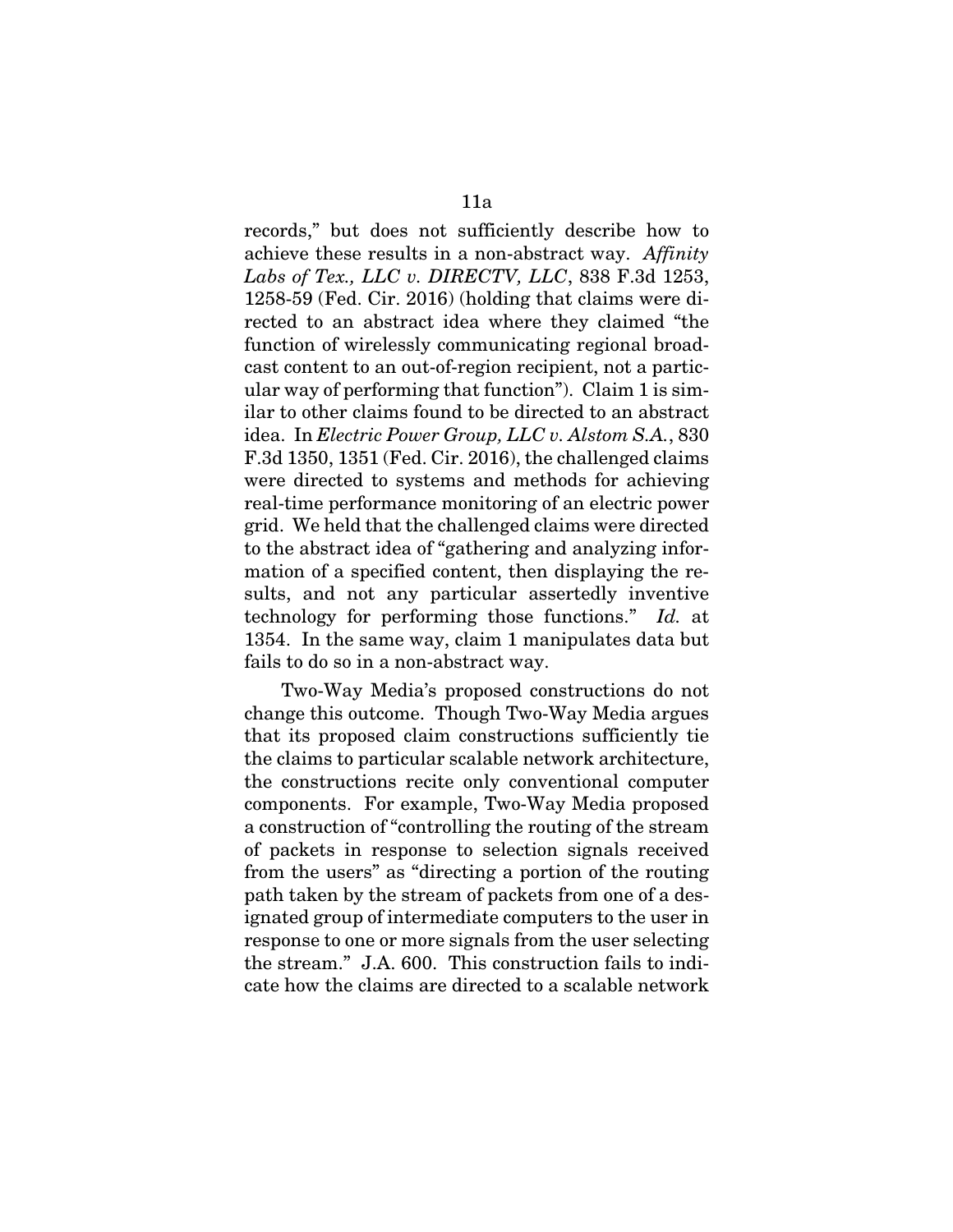architecture that itself leads to an improvement in the *functioning* of the system. *Enfish*, 822 F.3d at 1338. Nor does the construction provide any parameters for the "signals" purportedly dictating how the information is being routed. At best, the constructions propose the use of generic computer components to carry out the recited abstract idea, but that is not sufficient. *In re TLI Commc'ns LLC Patent Litig.*, 823 F.3d 607, 611 (Fed. Cir. 2016) (holding that, despite reciting "concrete, tangible components," the claims were directed to an abstract idea where "the physical components merely provide[d] a generic environment in which to carry out the abstract idea"). The claim is therefore directed to an abstract idea.

Because the claim is directed to an abstract idea, we proceed to *Alice* step two to determine whether the representative claims disclose a saving inventive concept.

### 2. *Alice* Step Two

In *Alice* step two, we consider the elements of the claim, both individually and as an ordered combination, to assess whether the additional elements transform the nature of the claim into a patent-eligible application of the abstract idea. *Content Extraction & Transmission LLC v. Wells Fargo Bank*, 776 F.3d 1343, 1347 (Fed. Cir. 2014). Merely reciting the use of a generic computer or adding the words "apply it with a computer" cannot convert a patent-ineligible abstract idea into a patent-eligible invention. *Alice*, 134 S. Ct. at 2358; *Versata Dev. Grp., Inc. v. SAP Am., Inc.*, 793 F.3d 1306, 1332 (Fed. Cir. 2015). To save a patent at step two, an inventive concept must be evident in the claims. *RecogniCorp, LLC v. Nintendo Co.*, 855 F.3d 1322, 1327 (Fed. Cir. 2017).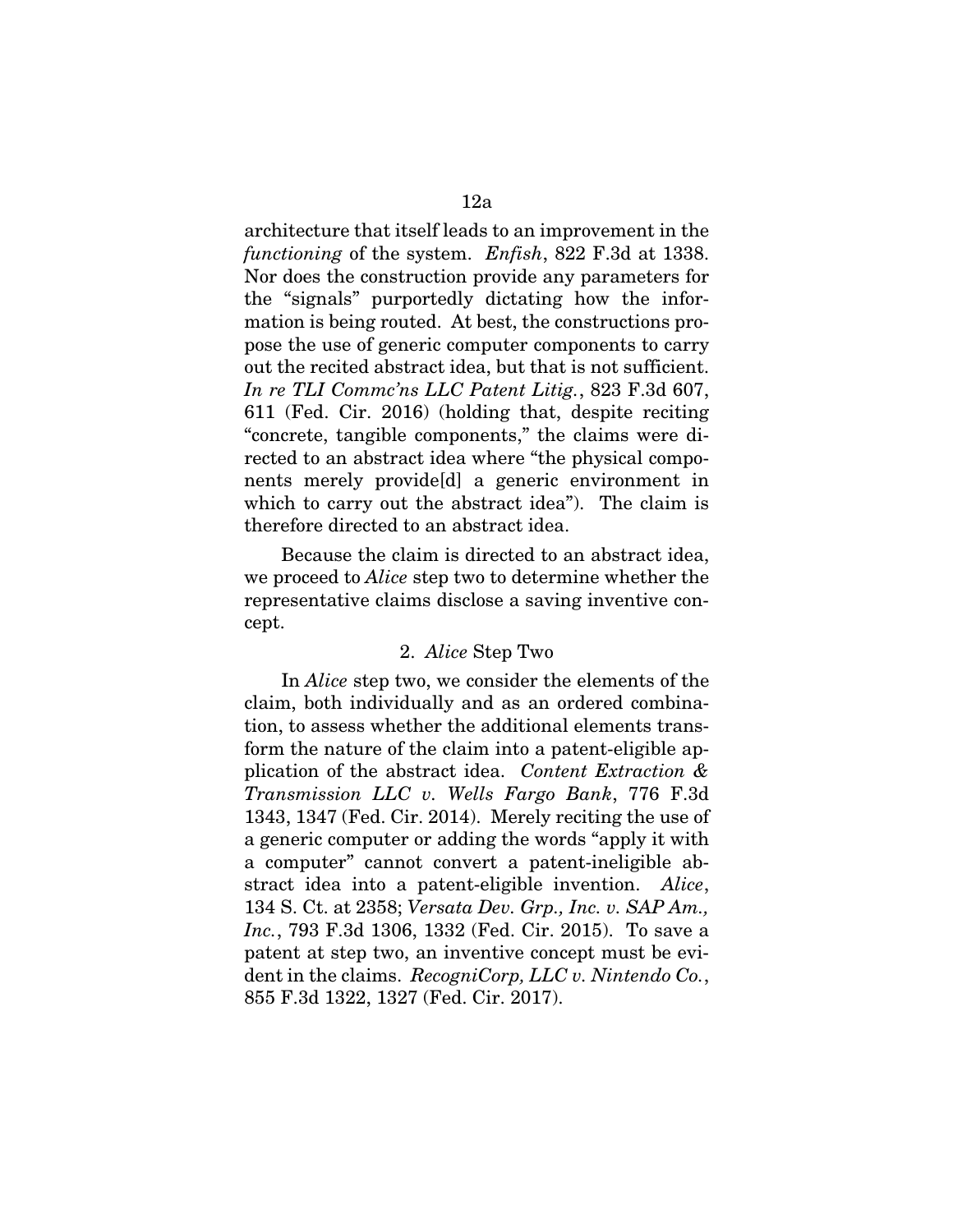The district court found no saving inventive concept in claim 1 of the '187 patent. While acknowledging that the specification of the '187 patent describes a system architecture as a technological innovation, the district court concluded that the claim does not recite this architecture, even taking into account Two-Way Media's proposed constructions. *Two-Way Media*, 2016 WL 4373698, at \*5. We agree with the district court. The main problem that Two-Way Media cannot overcome is that the *claim*—as opposed to something purportedly described in the specification is missing an inventive concept. *RecogniCorp*, 855 F.3d at 1327. While the specification may describe a purported innovative "scalable architecture," claim 1 of the '187 patent does not. J.A. 103 at col. 2 ll. 1-5.

The lack of an inventive concept recited in claim 1 precludes eligibility here. For example, the claim refers to certain data "complying with the specifications of a network communication protocol" and the data being routed in response to one or more signals from a user, without specifying the rules forming the communication protocol or specifying parameters for the user signals. Neither the protocol nor the selection signals are claimed, precluding their contribution to the inventive concept determination. *See Clarilogic, Inc. v. FormFree Holdings Corp.*, 681 F. App'x 950, 954-55 (Fed. Cir. 2017) (holding claim ineligible where it recited an "unknown and unclaimed process" to allegedly transform data).

Two-Way Media asserts that the claim solves various technical problems, including excessive loads on a source server, network congestion, unwelcome variations in delivery times, scalability of networks, and lack of precise recordkeeping. But claim 1 here only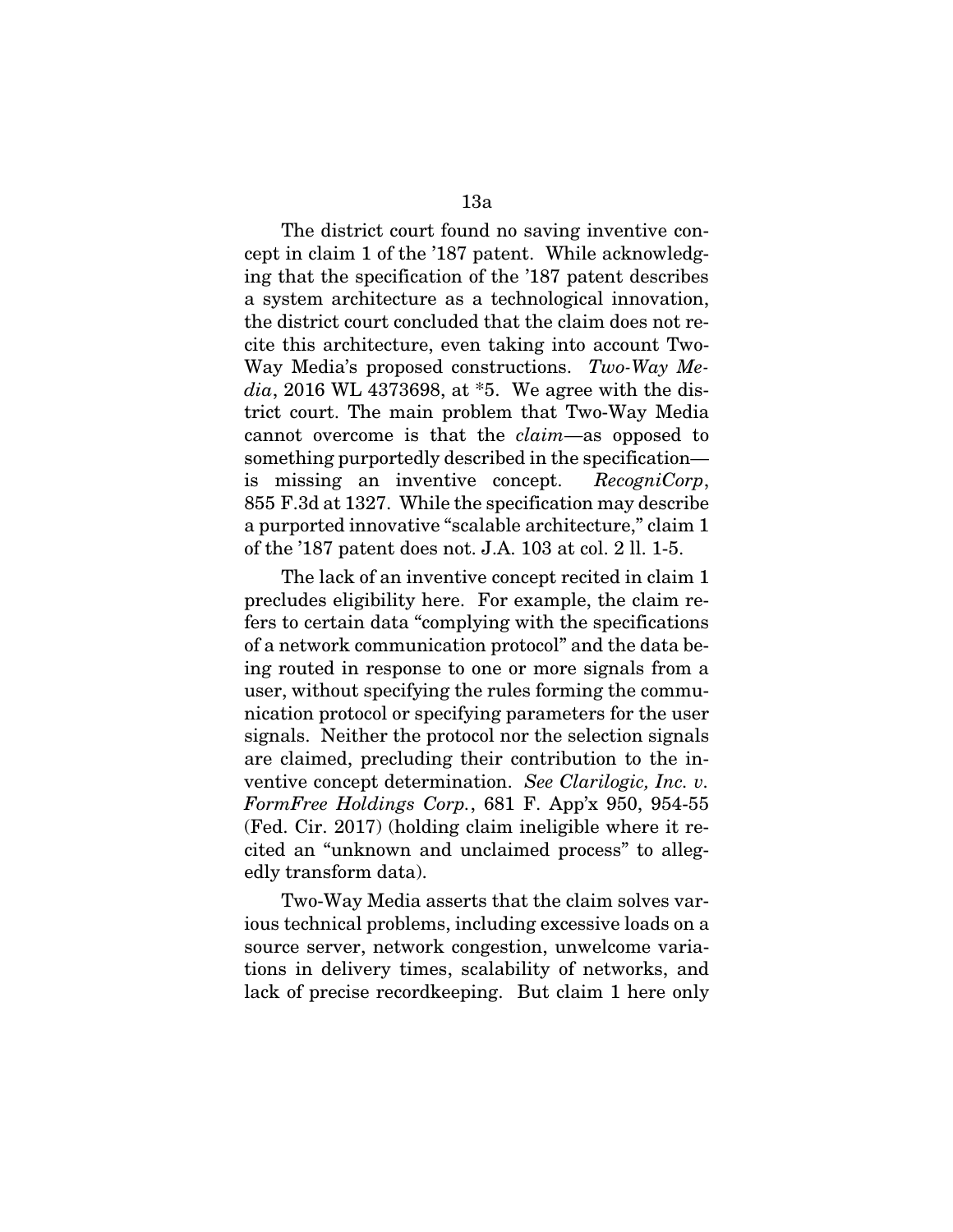uses generic functional language to achieve these purported solutions. "Inquiry therefore must turn to any requirements for *how* the desired result is achieved." *Elec. Power Grp.*, 830 F.3d at 1355. Nothing in the claims or their constructions, including the use of "intermediate computers," requires anything other than conventional computer and network components operating according to their ordinary functions. *Intellectual Ventures I LLC v. Symantec Corp.*, 838 F.3d 1307, 1319-21 (Fed. Cir. 2016) (holding ineligible a claim directed to a method of virus screening even where the method required use of an "intermediary computer in forwarding information").

We likewise see no inventive concept in the ordered combination of these limitations. *BASCOM Glob. Internet Servs., Inc. v. AT&T Mobility LLC*, 827 F.3d 1341, 1350 (Fed. Cir. 2016) ("[A]n inventive concept can be found in the non-conventional and nongeneric arrangement of known, conventional pieces."). The claim uses a conventional ordering of steps—first processing the data, then routing it, controlling it, and monitoring its reception—with conventional technology to achieve its desired result. As the court in *BAS-COM* noted, merely reciting an abstract idea performed on a set of generic computer components, as claim 1 does here, would "not contain an inventive concept." *Id.* (citing *CyberSource Corp. v. Retail Decisions, Inc.*, 654 F.3d 1366, 1370 (Fed. Cir. 2011)). We thus find that claim 1 here fails to transform the abstract idea into something more. *Elec. Power Grp.*, 830 F.3d at 1355-56.

Two-Way Media argues that the claims of the '187 and '005 patents are not preemptive, and therefore are patent eligible, because many methods of sending and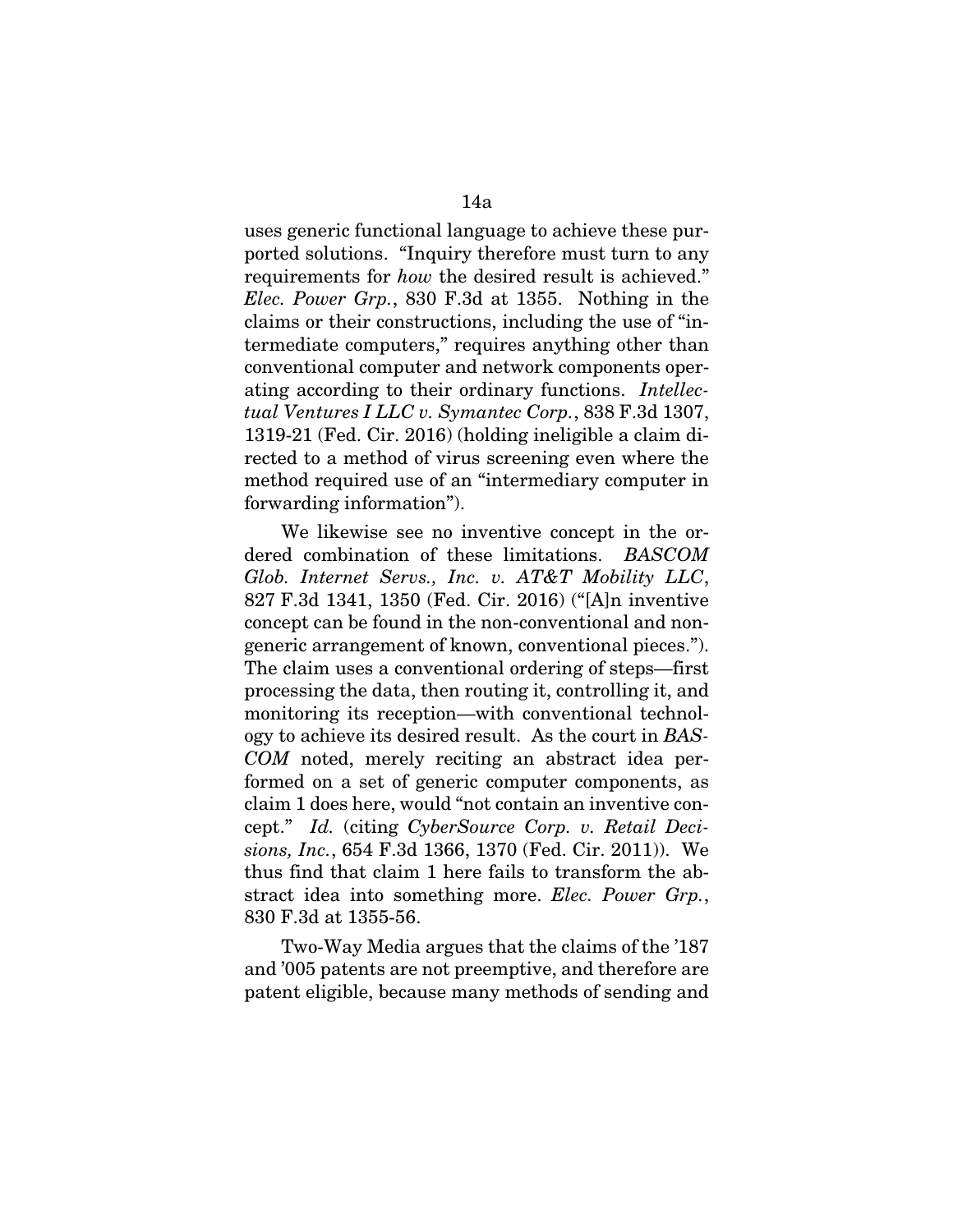monitoring the delivery of audio/visual remain available. However, where a patent's claims are deemed only to disclose patent ineligible subject matter under the *Alice* framework, as they are in this case, preemption concerns are fully addressed and made moot. *Ariosa Diagnostics, Inc. v. Sequenom, Inc.*, 788 F.3d 1371, 1379 (Fed. Cir. 2015).

Finally, Two-Way Media argues that the district court erred by excluding its proffered evidence from prior cases relating to the purported technological innovations of its invention. We find no error in the district court's determination to reject Two-Way Media's proffered material, as the court correctly concluded that the material was relevant to a novelty and obviousness analysis, and not whether the claims were directed to eligible subject matter. Eligibility and novelty are separate inquiries. *Affinity Labs*, 838 F.3d at 1263) (holding that "even assuming" that a particular claimed feature was novel does not "avoid the problem of abstractness"). Accordingly, the district court correctly determined that the patents were ineligible under § 101 on the basis of the representative claims and Two-Way Media's proposed constructions, which the district court expressly adopted.

#### B. '622 Patent and '686 Patent

### 1. *Alice* Step One

The district court also concluded that the '622 patent was directed to the abstract idea of monitoring the delivery of real-time information to a user or users, and the '686 patent was directed to the abstract idea of measuring the delivery of real-time information for commercial purposes. *Two-Way Media*, 2016 WL 4373698, at \*6-7. Two-Way Media argues that the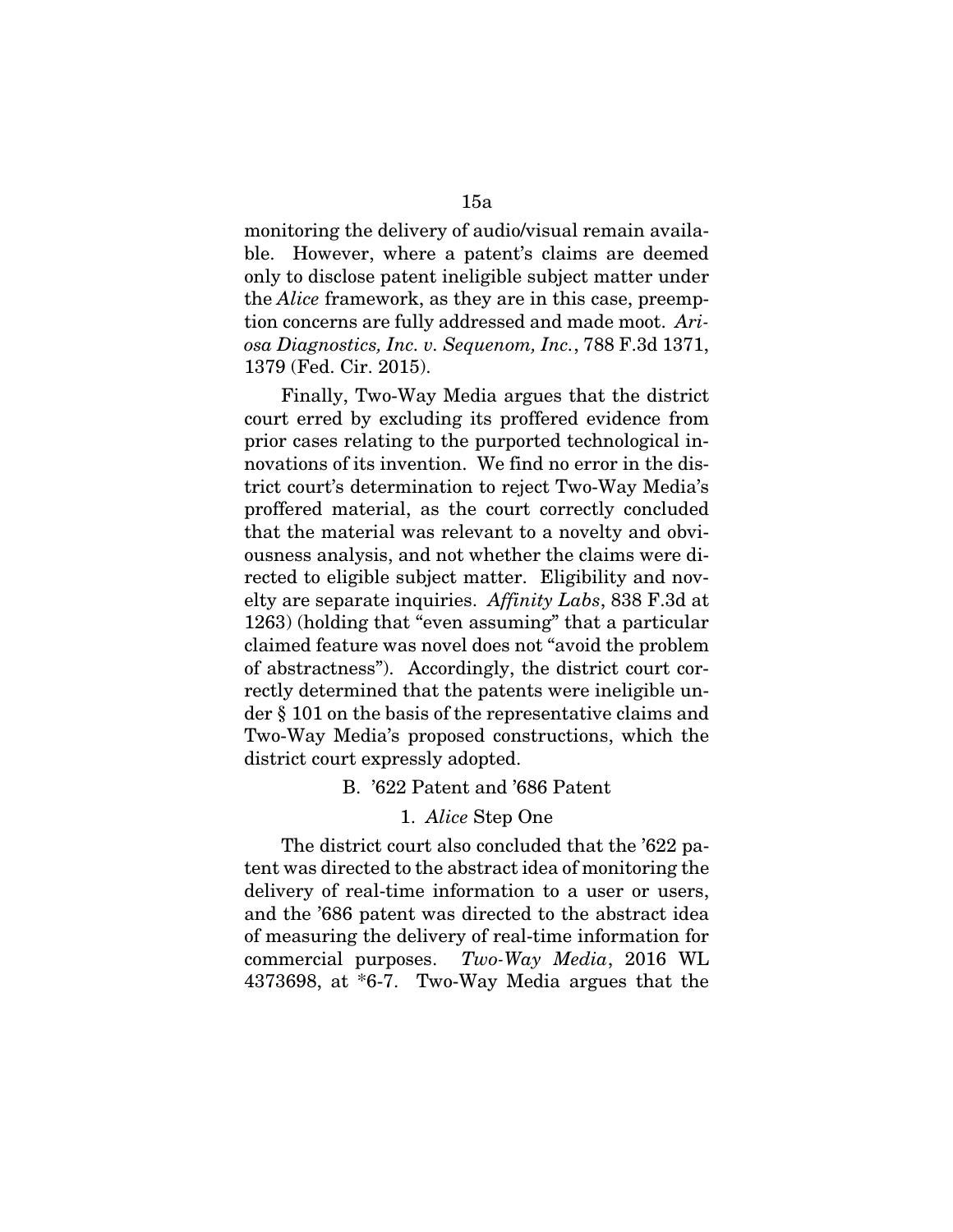district court erred by oversimplifying the claims down to merely their preamble and failing to recognize the claims solve technical problems. We disagree.

First, we see no error here in the district court citing to the preamble in its review of whether the claims are directed to an abstract idea. *See, e.g.*, *BASCOM*, 827 F.3d at 1348 (citing preamble for distillation of abstract idea). The district court's inquiry centered on determining the "focus" of the claims, and was thus in accord with our precedent. *E.g.*, *Elec. Power Grp.*, 830 F.3d at 1353.

Second, these claims suffer from the same ineligibility infirmity as claim 1 of the '187 patent. Two-Way Media admits that the representative claims of the '622 patent and '686 patent are broader in several respects than claim 1 of the '187 patent. Appellant Br. 46, 53. We agree with the district court that the claims here—directed to monitoring the delivery of real-time information to user(s) or measuring such delivery for commercial purposes—are similar to other concepts found to be abstract. *BASCOM*, 827 F.3d at 1348 (filtering content is an abstract idea); *Elec. Power Grp.*, 830 F.3d at 1351-53 (collecting information, analyzing it, and displaying results is an abstract idea, even when undertaken in "real-time"); *Ultramercial, Inc. v. Hulu, LLC*, 772 F.3d 709, 715 (Fed. Cir. 2014) (using advertising as an exchange or currency is an abstract idea). For these reasons, we conclude that the representative claims of the '622 patent and '686 patent are directed to abstract ideas. Accordingly, we proceed to *Alice* step two.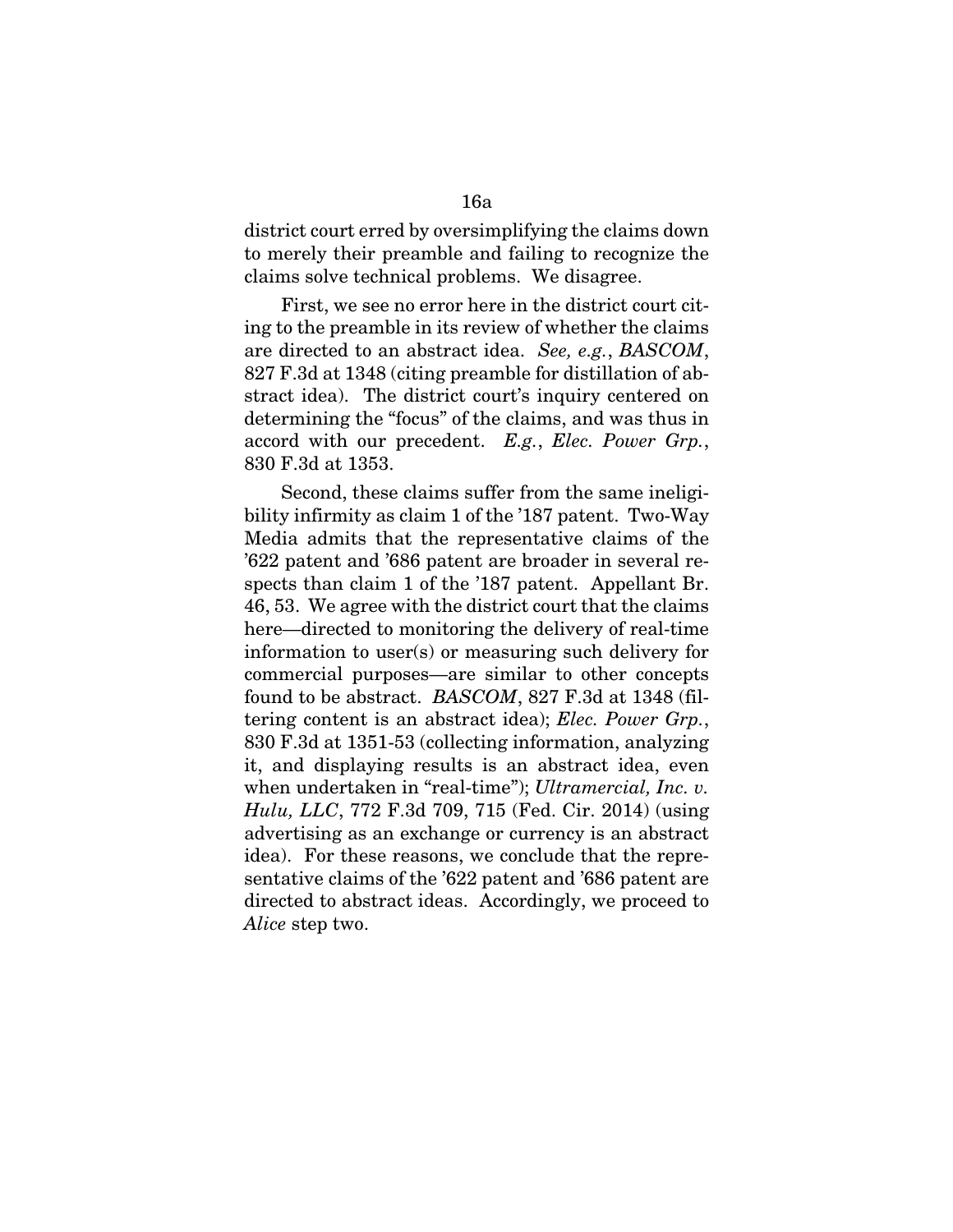#### 2. *Alice* Step Two

The district court found that that the claims of the '622 patent and '686 patent did not contain an inventive concept under *Alice* step two. *Two-Way Media*, 2016 WL 4373698, at \*6-8. Two-Way Media argues that the district court erred by failing to account for a central aspect of Two-Way Media's invention, the system architecture, and failing to credit Two-Way Media's nonconventional arrangement of components. We disagree.

As with claim 1 of the '187 patent, the problem is that no inventive concept resides in the claims. Claim 29 of the '622 patent requires processing data streams, transmitting them from "an intermediate computer," and then confirming certain information about the transmitted data. J.A. 202 at col. 20 ll. 19-36; J.A. 600. Claim 30 of the '686 patent requires receiving and transmitting a real-time media stream from an intermediate server, detecting the termination of the stream, and recording certain information about the stream. J.A. 248 at col. 20 ll. 6-16; J.A. 251; J.A. 601. We agree with the district court that nothing in these claims requires anything other than conventional computer and network components operating according to their ordinary functions. *Intellectual Ventures*, 838 F.3d at 1319-21; *Elec. Power Grp.*, 830 F.3d at 1355-56.

Nor do we see any inventive concept in the ordered combination of these steps. The steps are organized in a completely conventional way—data are first processed, sent, and once sent, information about the transmission is recorded. The claims thus fail to describe a "specific, discrete implementation of the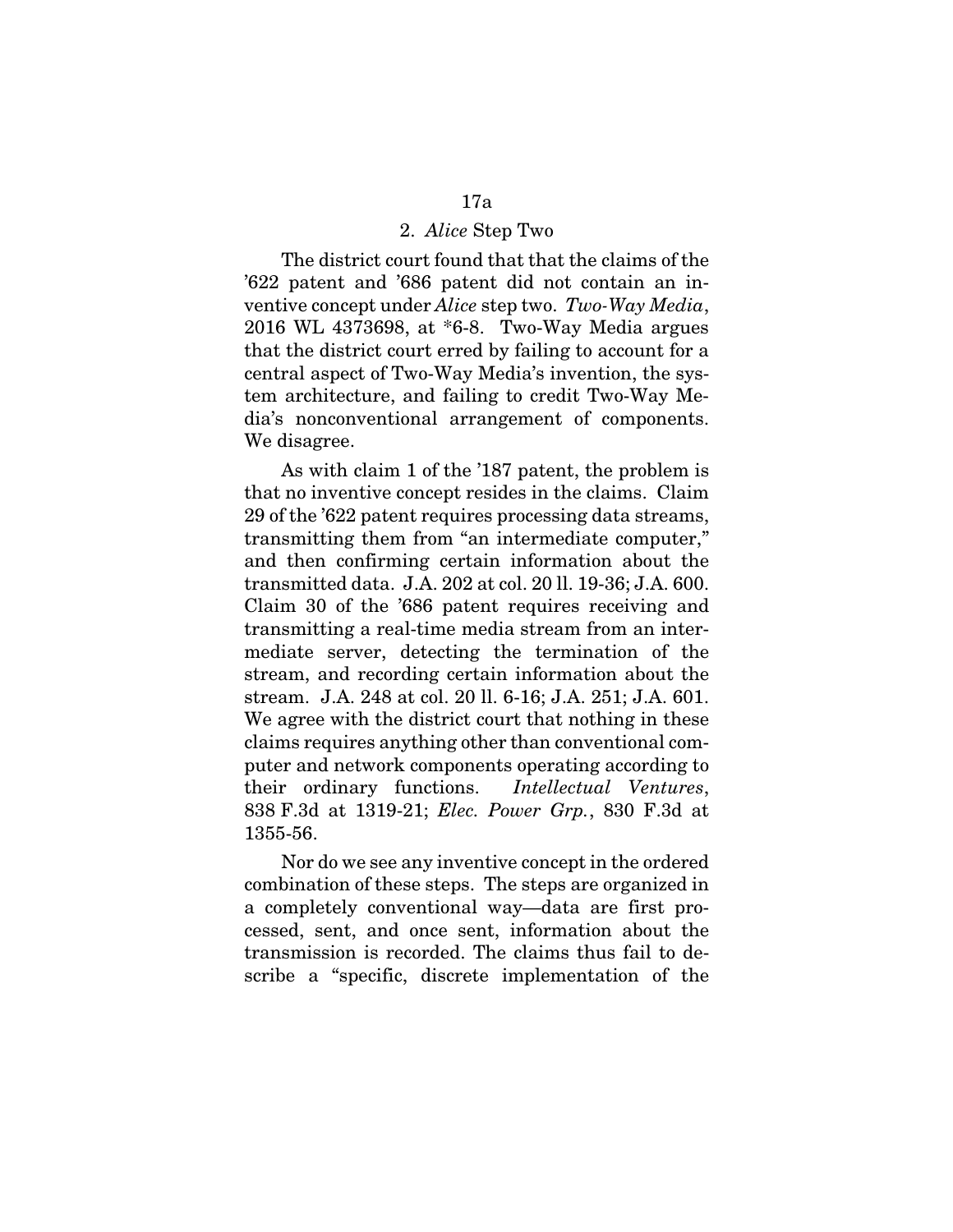abstract idea" sufficient to qualify for eligibility under § 101. *BASCOM*, 827 F.3d at 1350.

# **CONCLUSION**

We have considered Two-Way Media's other arguments but do not find them persuasive. For the foregoing reasons, we affirm the district court's judgment that the '187 patent, '005 patent, '622 patent, and '686 patent are ineligible under § 101.

# AFFIRMED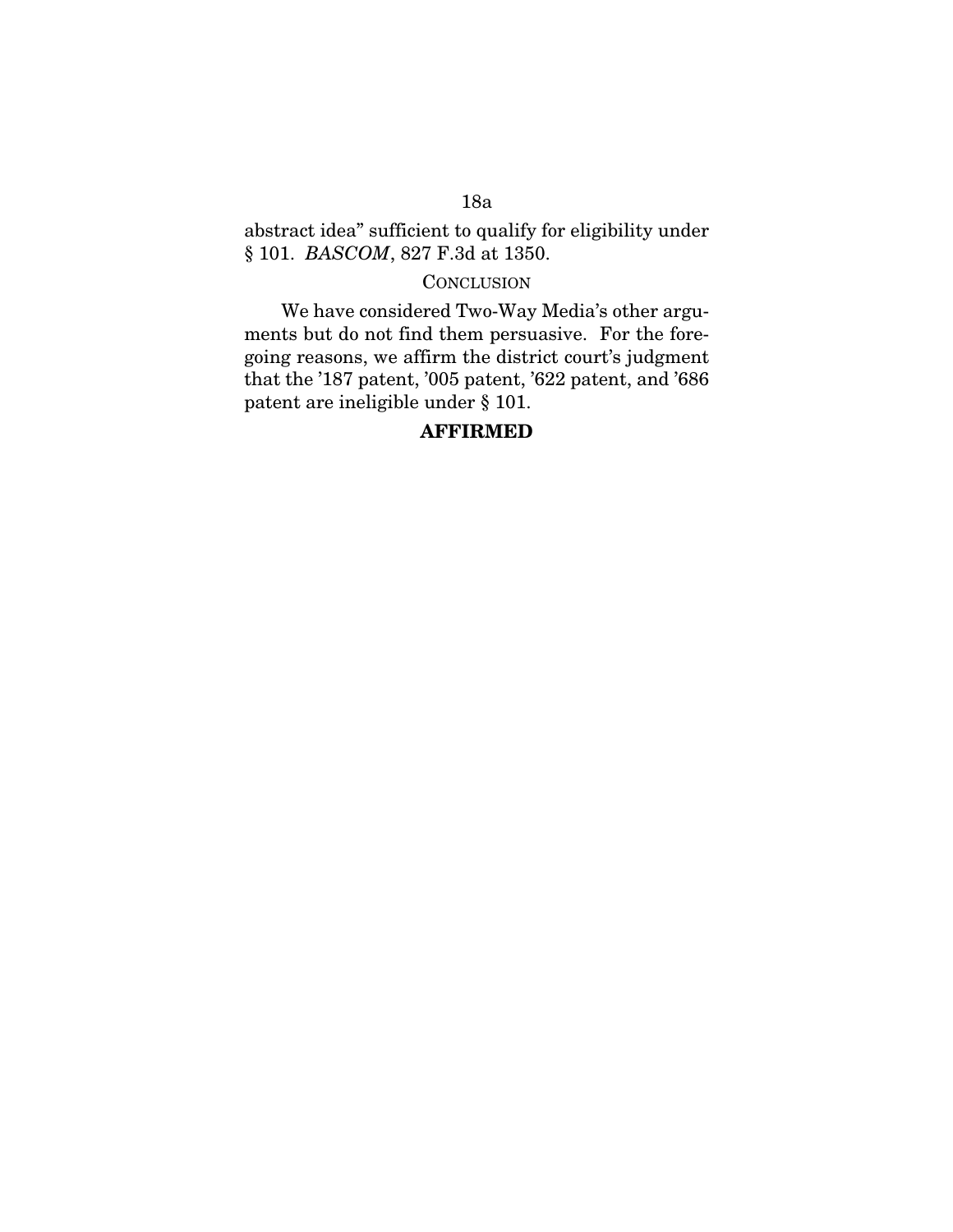# APPENDIX B

# UNITED STATES DISTRICT COURT FOR THE DISTRICT OF DELAWARE

August 15, 2016

Civil Action No. 14-1006-RGA TWO-WAY MEDIA, LTD., Plaintiff,

v.

# COMCAST CABLE COMMUNICATIONS, LLC, COMCAST INTERACTIVE MEDIA LLC, NBCUNIVERSAL MEDIA LLC, and NBCUNIVERSAL, LLC

Defendants. \_\_\_\_\_\_\_\_\_\_\_\_\_\_\_\_\_\_\_\_\_\_\_\_\_\_\_\_\_\_\_\_\_\_\_\_\_\_\_\_\_

> Civil Action No. 14-1212-RGA TWO -WAY MEDIA, LTD., Plaintiff,

> > v.

VERIZON SERVICES CORP. and VERIZON ONLINE LLC, Defendants.

### MEMORANDUM OPINION

\* \* \*

# ANDREWS, U.S. DISTRICT JUDGE:

Pending before the Court is Defendants' joint Motion for Judgment on the Pleadings pursuant to Federal Rule of Civil Procedure 12(c). (D.I. 37; C.A. No.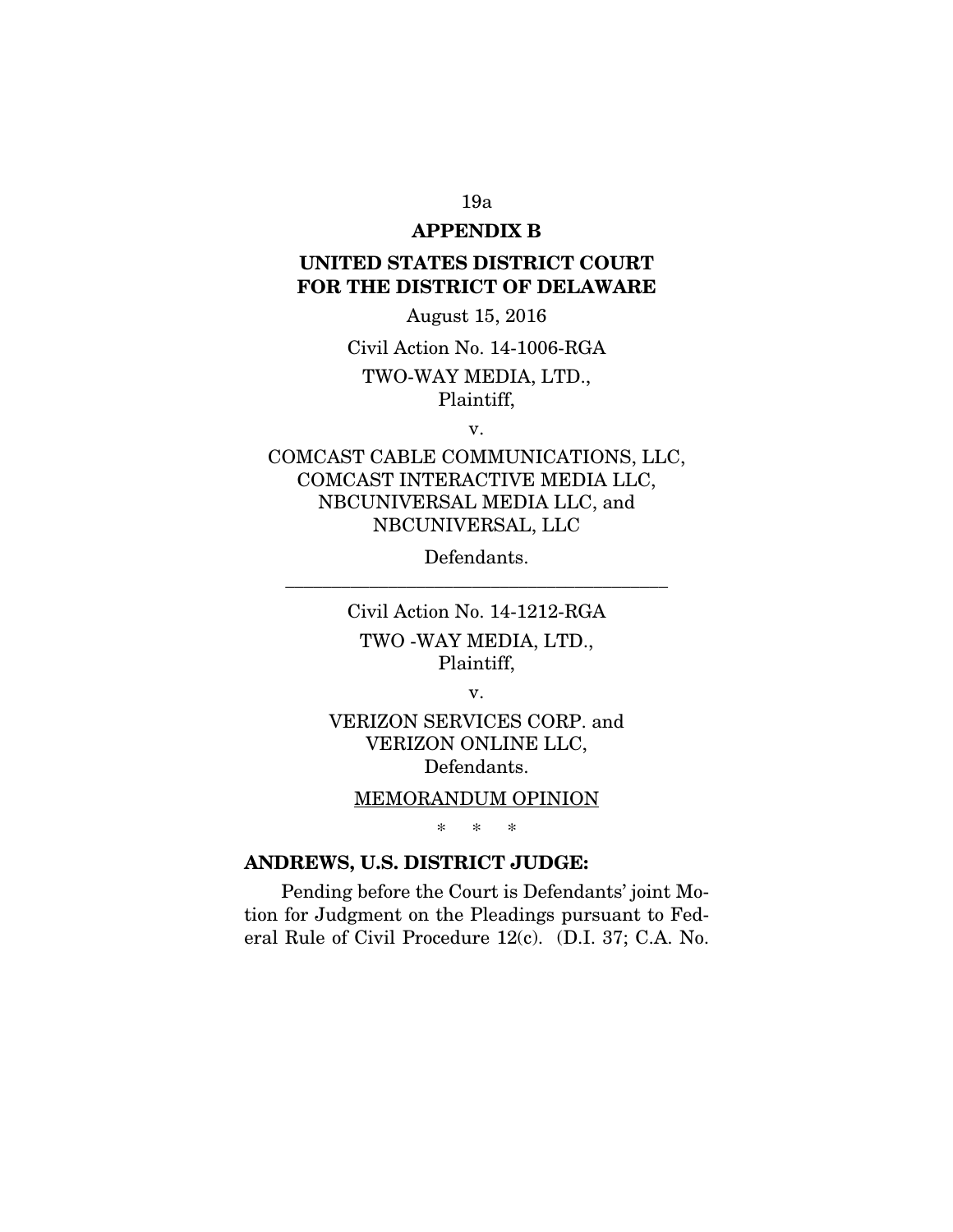14-1212 D.I. 28).<sup>1</sup> The matter has been fully briefed. (D.I. 38, 43, 45; C.A. No. 14-1212 D.I. 29, 34, 36). The Court heard oral argument on October 29, 2015. (D.I. 54). For the reasons stated below, the Court will grant in part Defendants' motion with respect to the asserted claims of the '187, '005, '622, and '686 patents and dismiss in part as moot Defendants' motion with respect to the asserted claims of the '237 patent.

### I. BACKGROUND

 $\overline{a}$ 

Plaintiff Two-Way Media Ltd. ("Two-Way") filed these patent infringement actions against Comcast Cable Communications, LLC, Comcast Interactive Media, LLC (collectively, "Comcast"), NBCUniversal Media LLC, and NBCUniversal, LLC (collectively, "NBCUniversal") on August 1, 2014, (D.I. 1), and against Verizon Services Corp. and Verizon Online LLC (collectively, "Verizon") on September 19, 2014, (C.A. No. 14-1212 D.I. 1). Two-Way alleged that Comcast, NBCUniversal, and Verizon infringed U.S. Patent Nos. 5,778,187 ("the '187 patent"); 5,983,005 ("the '005 patent"); 6,434,622 ("the '622 patent"); 7,266,686 ("the '686 patent"); and 8,539,237 ("the '237 patent"). On August 1, 2016, the Court granted a stipulation of dismissal without prejudice of the claims between Two-Way and NBCUniversal. (D.I. 151). On August 4, 2016, the Court granted a stipulation of partial dismissal with prejudice of Two-Way's '237 patent infringement claims against Comcast and Verizon (collectively, "Defendants"). (D.I. 150). The § 101 motion

<sup>&</sup>lt;sup>1</sup> Citations to "D.I. \_" are citations to the docket in C.A. No. 14-1006 unless otherwise noted.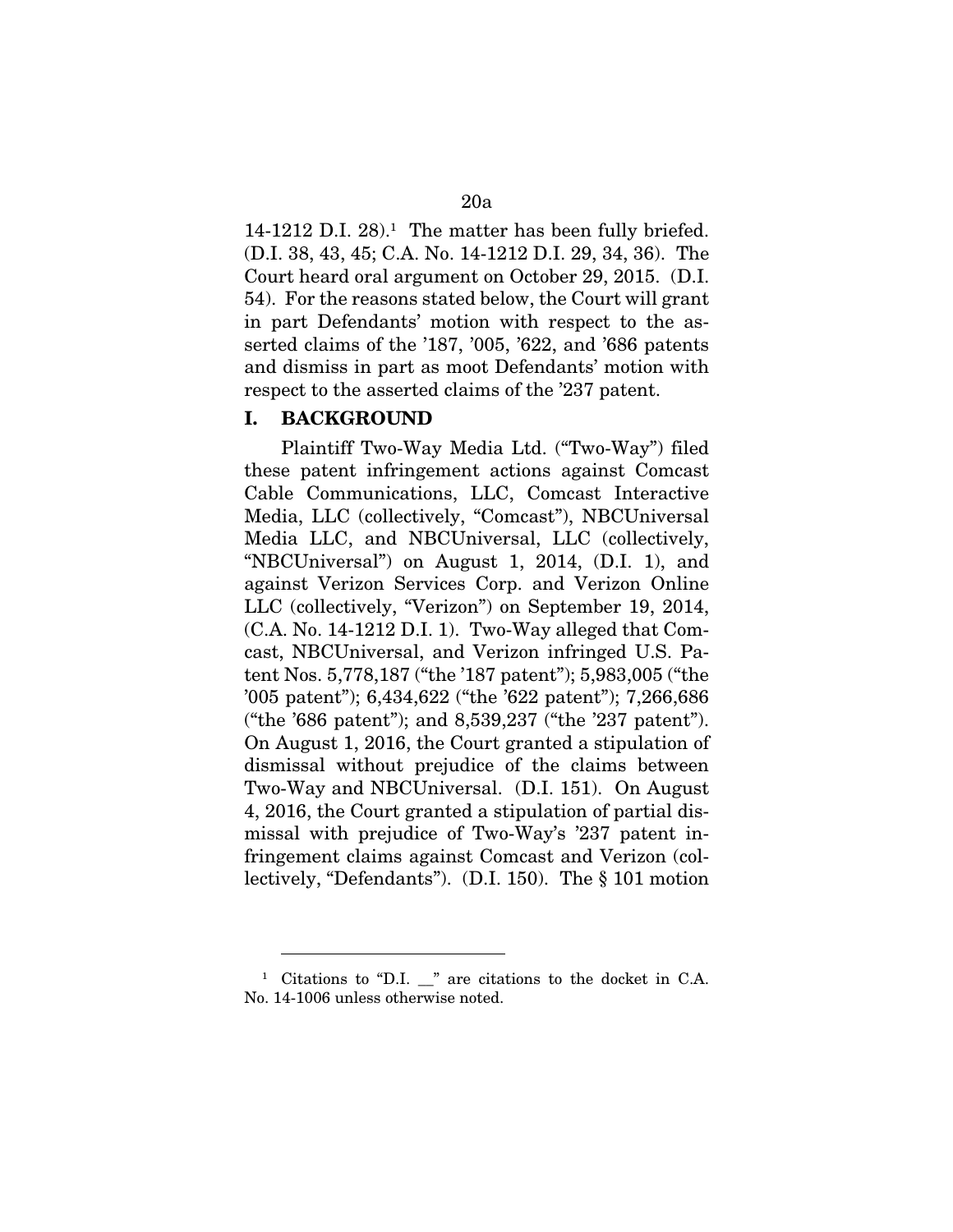presently under consideration is therefore dismissed as moot with respect to the '237 patent claims.

The '187, '005, '622, and '686 patents (the "asserted patents") are each entitled "Multicasting Method and Apparatus." ('187 patent, (54); '005 patent, (54); '622 patent, (54); '686 patent, (54)). The asserted patents have a common parent application and are directed to a "scalable architecture . . . for delivery of real-time information over a communications network." ('187 patent, (Abstract); '005 patent, (Abstract); '622 patent, (Abstract); '686 patent, (Abstract)).

# II. LEGAL STANDARD

### A. Motion for Judgment on the Pleadings

A Rule 12(c) motion for judgment on the pleadings is reviewed under the same standard as a Rule 12(b)(6) motion to dismiss when the Rule 12(c) motion alleges that the plaintiff failed to state a claim upon which relief can be granted. *See Turbe v. Gov't of the Virgin Islands*, 938 F.2d 427, 428 (3d Cir. 1991); *Revell v. Port Auth.*, 598 F.3d 128, 134 (3d Cir. 2010). The court must accept the factual allegations in the complaint and take them in the light most favorable to the nonmoving party. *See Erickson v. Pardus*, 551 U.S. 89, 94 (2007); *Christopher v. Harbury*, 536 U.S. 403, 406 (2002). "When there are well-ple[d] factual allegations, a court should assume their veracity and then determine whether they plausibly give rise to an entitlement to relief." *Ashcroft v. Iqbal*, 556 U.S. 662, 679 (2009). The Court may also consider matters of public record and authentic documents upon which the complaint relies if those documents are attached to the complaint or as an exhibit to the motion. *See Oshiver*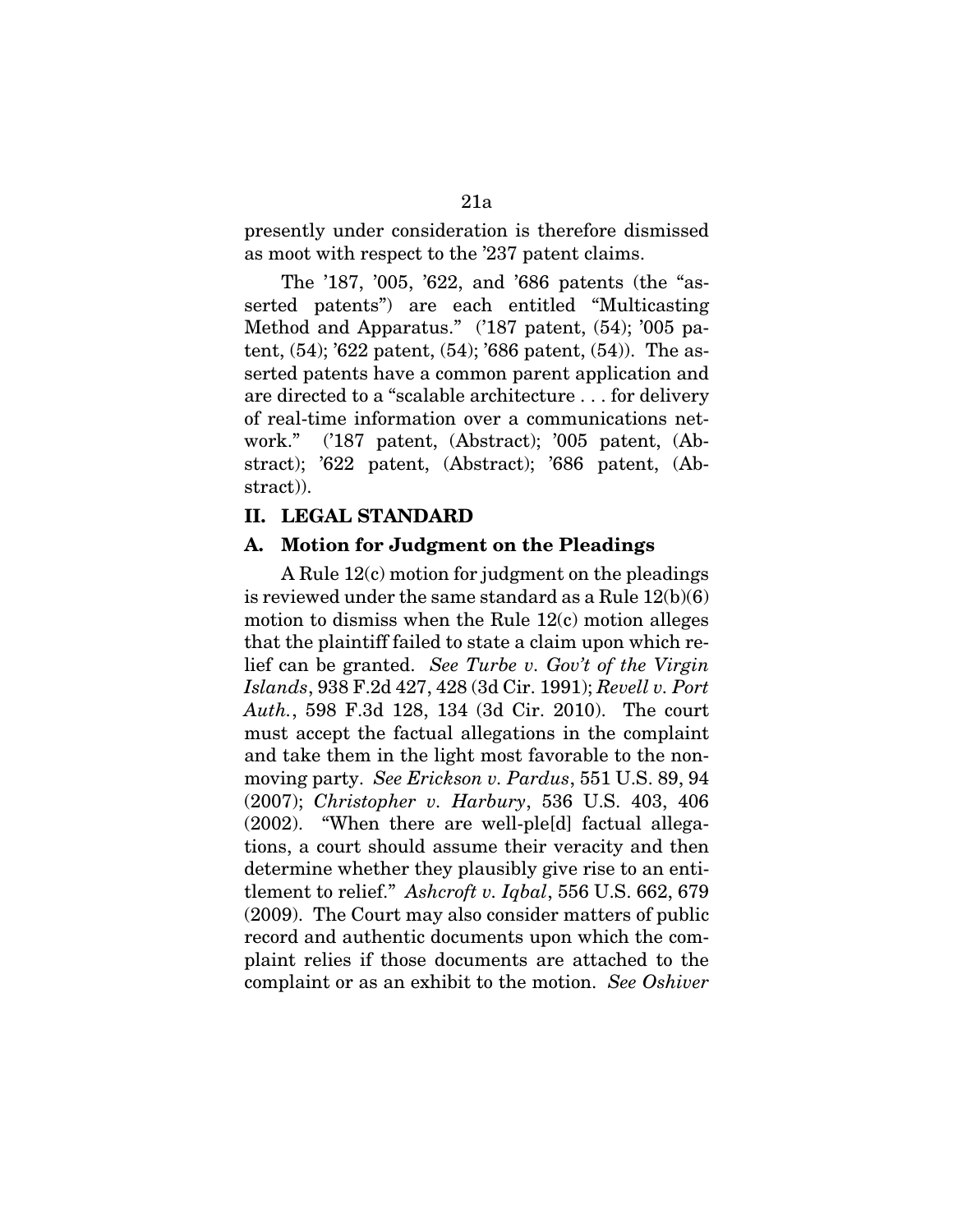*v. Levin, Fishbein, Sedran & Berman*, 38 F.3d 1380, 1384 n.2 (3d Cir. 1994). Additionally, the Court may take judicial notice of the factual record of a prior proceeding. *See Oneida Motor Freight, Inc. v. United Jersey Bank*, 848 F.2d 414, 416 n.3 (3d Cir. 1988). The court must "draw on its judicial experience and common sense" to make the determination whether plaintiff failed to state a claim upon which relief can be granted. *See id.* 

### B. Patent-Eligible Subject Matter

Section 101 of the Patent Act defines patent-eligible subject matter. It provides: "Whoever invents or discovers any new and useful process, machine, manufacture, or composition of matter, or any new and useful improvement thereof, may obtain a patent therefor, subject to the conditions and requirements of this title." 35 U.S.C. § 101. The Supreme Court has recognized an implicit exception for three categories of subject matter not eligible for patent protection: laws of nature, natural phenomena, and abstract ideas. *Alice Corp. Pty. Ltd. v. CLS Bank Int'l*, 134 S. Ct. 2347, 2354 (2014). The purpose of these carve outs is to avoid preemption of the "basic tools of scientific and technological work." *Mayo Collaborative Servs. v. Prometheus Labs., Inc.*, 132 S. Ct. 1289, 1293 (2012) (internal quotation marks omitted); *Alice Corp.*, 134 S. Ct. at 2354. Still, "a process is not unpatentable simply because it contains a law of nature or a mathematical algorithm," as "an application of a law of nature or mathematical formula to a known structure or process may well be deserving of patent protection." *Mayo Collaborative Servs.*, 132 S. Ct. at 1293-94 (emphasis and internal quotation marks omitted).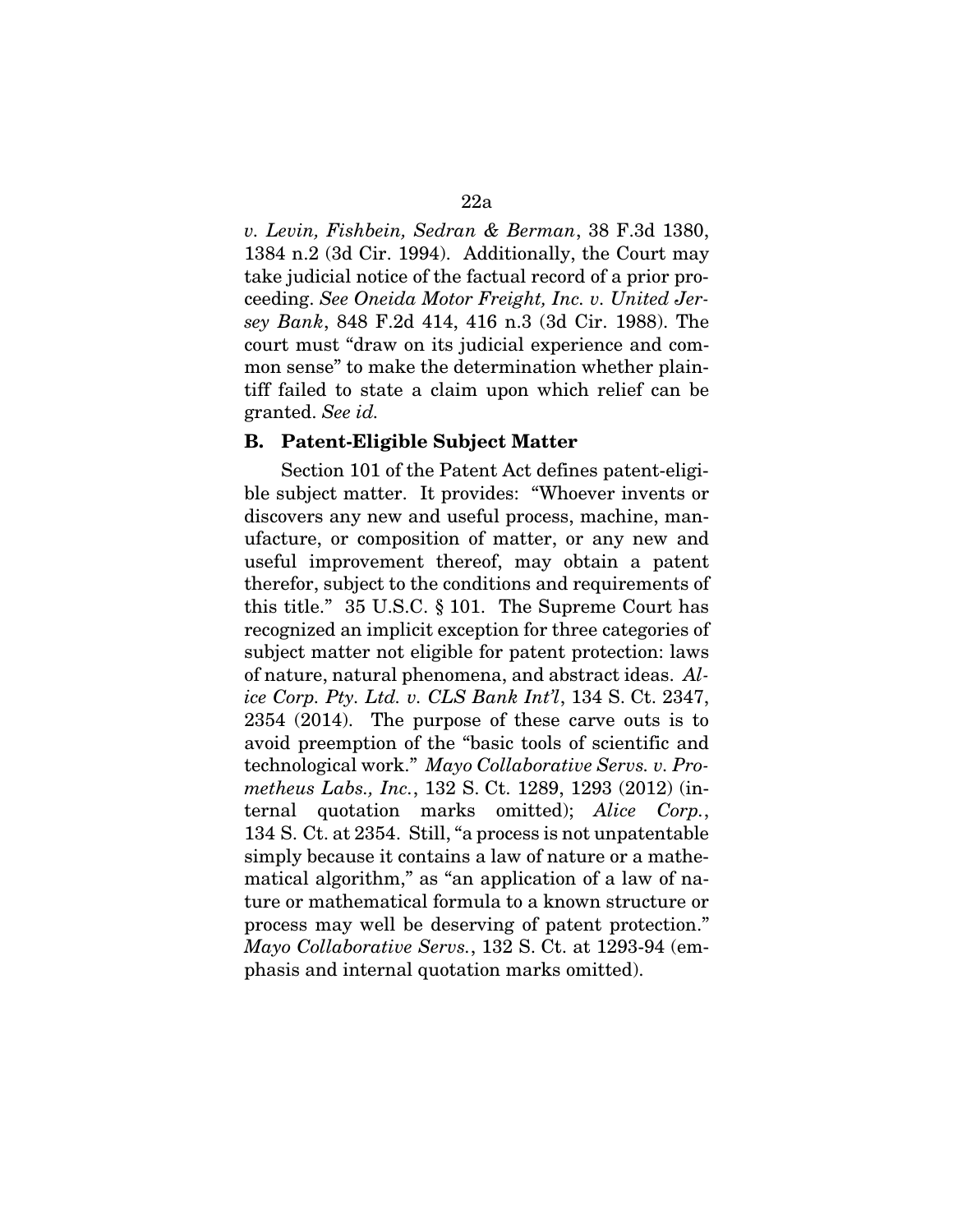In *Alice*, the Supreme Court reaffirmed the framework laid out in *Mayo* for distinguishing "patents that claim laws of nature, natural phenomena, and abstract ideas from those that claim patent-eligible applications of those concepts." 134 S. Ct. at 2355. Under the first step of the *Alice* framework, the court must determine whether the claims are directed to a patent-ineligible concept. *Id.* "The dispositive inquiry is whether the concept to which a claim is drawn has 'no particular concrete or tangible form.'" *Morsa v. Facebook, Inc.*, 77 F. Supp. 3d 1007, 1014 (C.D. Cal. 2014) (quoting *Ultramercial, Inc. v. Hulu, LLC*, 772 F.3d 709, 715 (Fed. Cir. 2014), *cert. denied sub nom. Ultramercial, LLC v. WildTangent, Inc.*, 135 S. Ct. 2907 (2015)), *aff'd*, 622 F. App'x 915 (Fed. Cir. 2015); *see also Accenture Global Servs., GmbH v. Guidewire Software, Inc.*, 728 F.3d 1336, 1341 (Fed. Cir. 2013) ("[T]he court must first identify and define whatever fundamental concept appears wrapped up in the claim." (internal quotation marks omitted)). To evaluate whether an invention is directed to an "abstract idea," courts "compare claims at issue to those claims already found to be directed to an abstract idea in previous cases." *Enfish, LLC v. Microsoft Corp.*, 822 F.3d 1327, 1334 (Fed. Cir. 2016). "[F]undamental economic and conventional business practices are often found to be abstract ideas, even if performed on a computer." *Id.* at 1335. Not "all improvements in computer-related technology are inherently abstract," however. *Id.* Nor are "claims directed to software, as opposed to hardware, ... inherently abstract and therefore only properly analyzed at the second step of the *Alice* analysis." *Id.* Thus, in analyzing claims directed to computer-related technology under the first step of the *Alice* framework, a relevant question is "whether the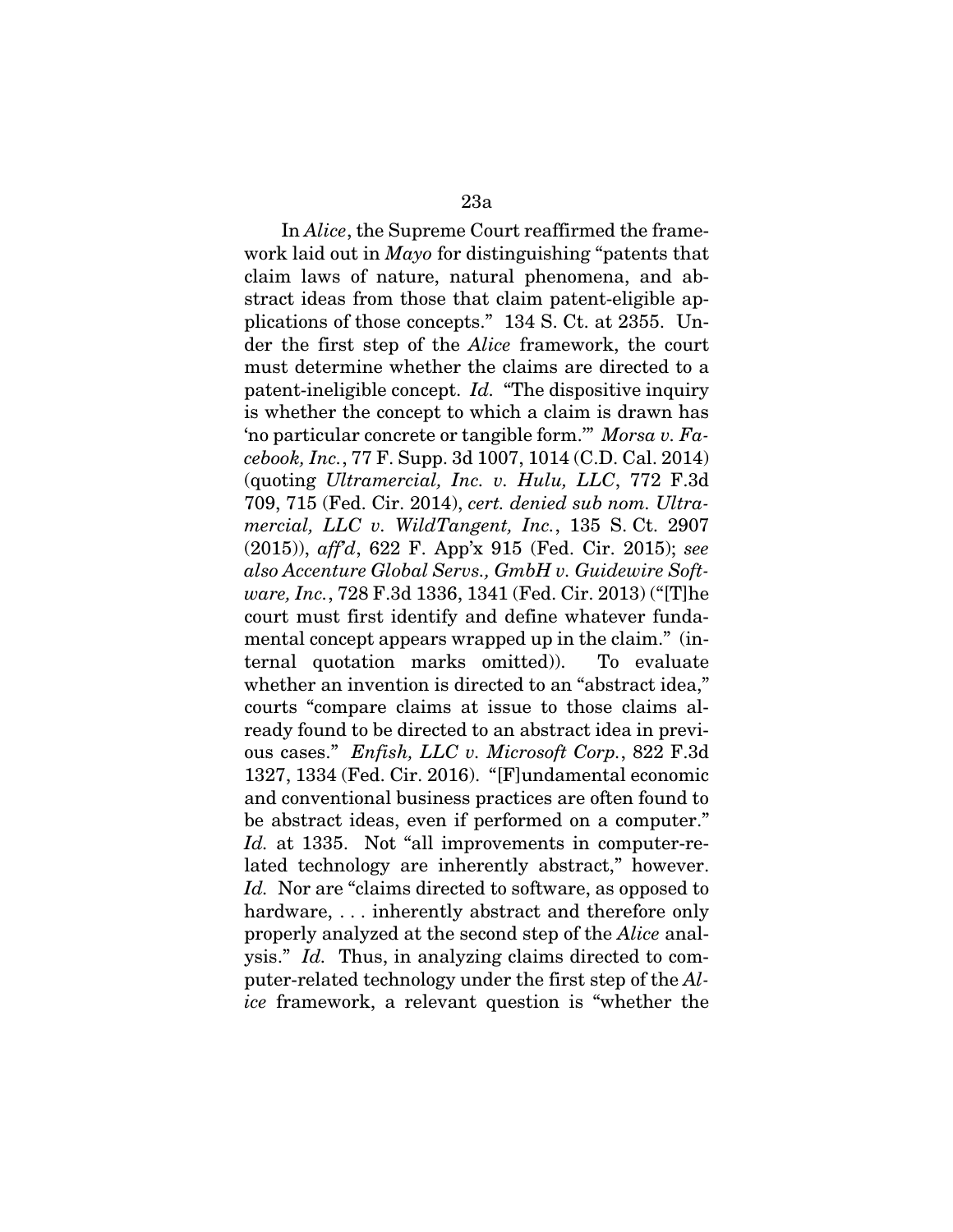focus of the claims is on the specific asserted improvement in computer capabilities . . . or, instead, on a process that qualifies as an 'abstract idea' for which computers are invoked merely as a tool." *Id.* at 1335-36.

If the court concludes that the claims are drawn to a patent-ineligible concept under the first step of the *Alice* framework, it must next look to "the elements of each claim both individually and as an 'ordered combination,'" *id.* at 1334, to see if there is an "'inventive concept'—*i.e.*, an element or combination of elements that is sufficient to ensure that the patent in practice amounts to significantly more than a patent upon the ineligible concept itself." *Alice Corp.*, 134 S. Ct. at 2355 (alteration and internal quotation marks omitted). "[T]he prohibition against patenting abstract ideas cannot be circumvented by attempting to limit the use of the formula to a particular technological environment or adding insignificant postsolution activity." *Bilski v. Kappas*, 561 U.S. 593, 610-11 (2010) (internal quotation marks omitted). Similarly, "[s]imply appending conventional steps, specified at a high level of generality, . . . [i]s not enough to supply an inventive concept." *Alice Corp.*, 134 S. Ct. at 2357 (internal quotation marks and emphasis omitted). Further, "the mere recitation of a generic computer cannot transform a patent-ineligible abstract idea into a patent-eligible invention." *Id.* at 2358.

# III. ANALYSIS

### A. Claim Construction

Two-Way argues that Defendants' motion is premature because claim construction is necessary to determine patent eligibility under § 101. (D.I. 43 at 14-15). In accordance with an order of the Court (D.I. 54 at 34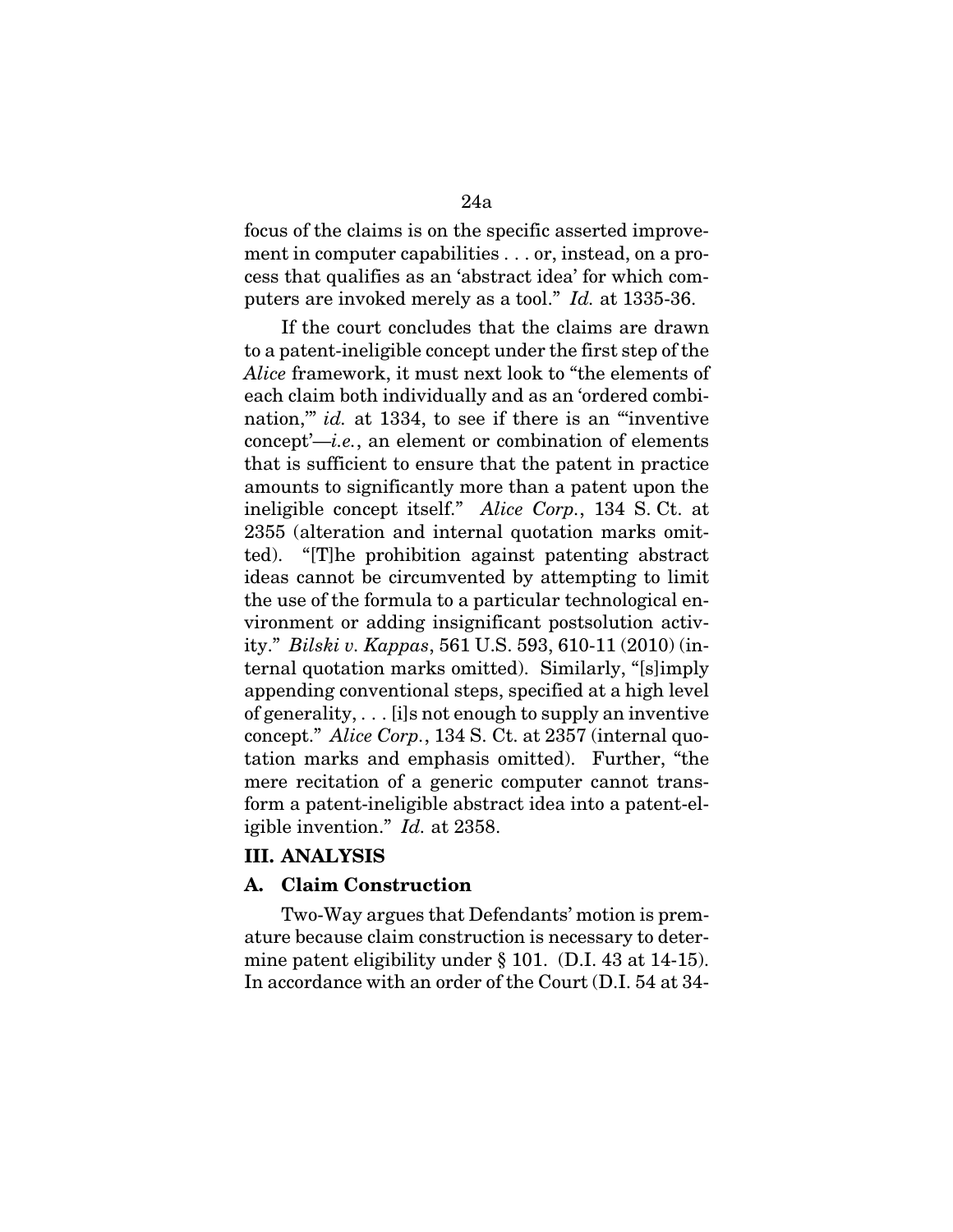35; D.I. 64), Two-Way identified the claim terms it contends need construction and offered its proposed constructions. (D.I. 61, 70). Defendants do not dispute that the Court should consider this motion in light of Two-Way's proposed claim constructions. Defendants maintain that Two-Way's proposed constructions do not alter the § 101 analysis. (*See* D.I. 71-1 at 1).

The validity of asserted claims under § 101 is a "threshold inquiry" for the court to decide as a matter of law. *In re Bilski*, 545 F.3d 943, 950 (Fed. Cir. 2008), *aff'd*, *Bilski v. Kappas*, 561 U.S. 593, 602 (2010). At the pleading stage, to the extent the § 101 question of law is informed by subsidiary factual issues, those facts are to be construed in the light most favorable to Plaintiff. *See TriPlay, Inc. v. WhatsApp Inc.*, 2015 WL 1927696, at \*5 n.5 (D. Del. Apr. 28, 2015), *adopted in part*, *rejected in part*, 2015 WL 4730907 (D. Del. Aug. 10, 2015); *Shortridge v. Found. Constr. Payroll Serv., LLC*, 2015 WL 1739256, at \*7 (N.D. Cal. Apr. 14, 2015), *aff'd*, 2016 WL 3742816 (Fed. Cir. July 13, 2016). Because "the determination of patent eligibility requires a full understanding of the basic character of the claimed subject matter," it is often necessary to resolve claim construction disputes prior to a § 101 analysis. *Bancorp Servs., LLC v. Sun Life Assurance Co. of Canada (US.)*, 687 F.3d 1266, 1273-74 (Fed. Cir. 2012). Still, the Federal Circuit has "never set forth a bright line rule requiring district courts to construe claims before determining subject matter eligibility." *Ultramercial, LLC v. Hulu, LLC*, 657 F.3d 1323, 1325 (Fed. Cir. 2011), *vacated on other grounds sub nom. WildTangent, Inc. v. Ultramercial, LLC*, 132 S. Ct. 2431 (2012). Early resolution of § 101 issues, where appropriate, is desirable. *I/P Engine, Inc. v. AOL Inc.*,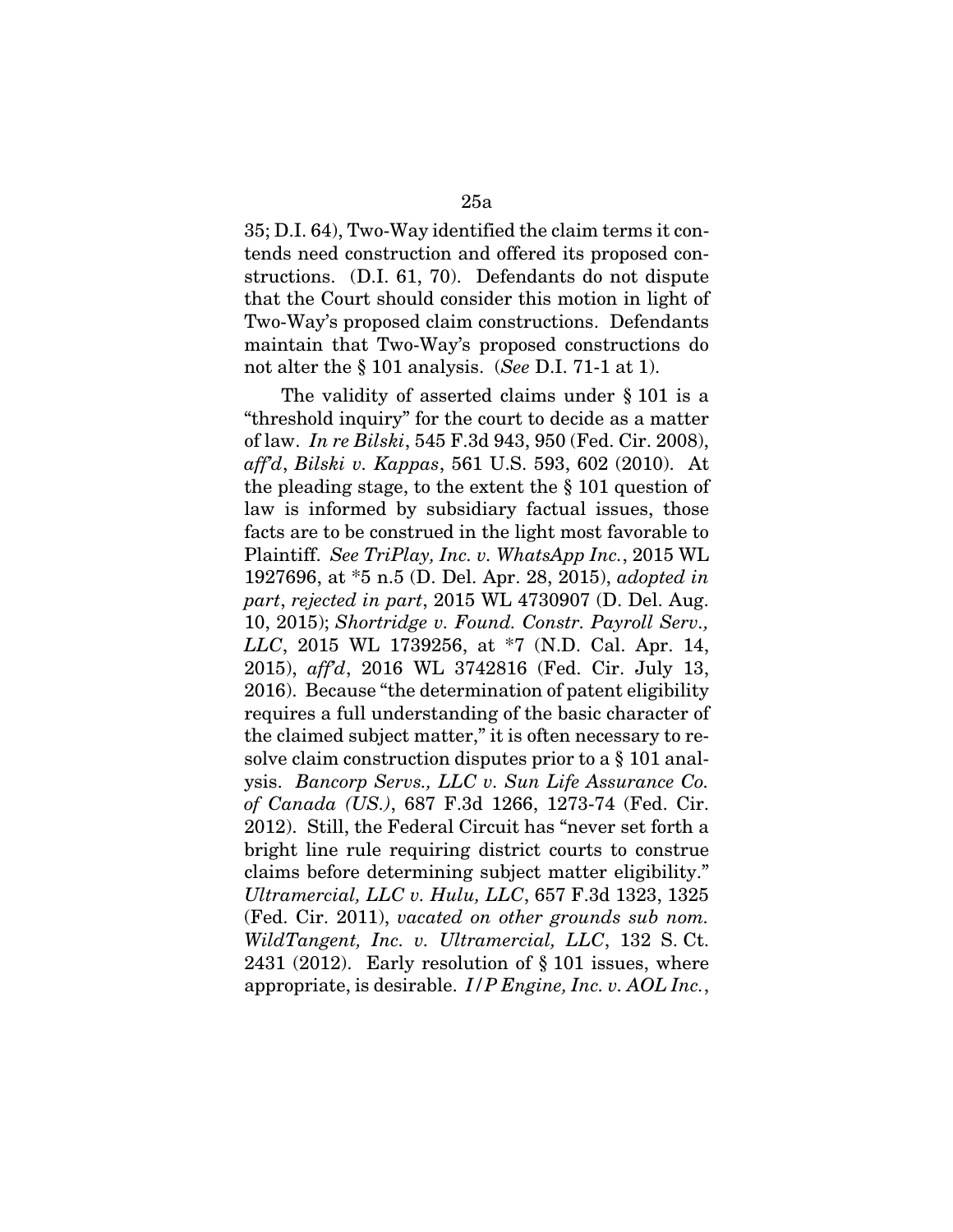576 F. App'x 982, 996 (Fed. Cir. 2014) (Mayer, J., concurring), *cert. denied*, 136 S. Ct. 54 (2015); *see also BASCOM Global Internet Servs., Inc. v. AT&T Mobility LLC*, 2016 WL 3514158, at \*4 (Fed. Cir. June 27, 2016) ("Courts may therefore dispose of patent-infringement claims under § 101 whenever procedurally appropriate."). *But see BASCOM Global*, 2016 WL 3514158, at \*8 (Newman, J., concurring) ("[I]nitial determination of eligibility often does not resolve patentability, whereas initial determination of patentability issues always resolves or moots eligibility."). Thus, resolution of a § 101 dispute at the pleading stage is proper if claim construction is unnecessary, *see Cyberfone Sys., LLC v. CNN Interactive Grp., Inc.*, 558 F. App'x 988, 991 n.1 (Fed. Cir. 2014), or if there is "no reasonable construction that would bring [the asserted claims] within patentable subject matter." *Ultramercial, Inc. v. Hulu, LLC*, 772 F.3d 709, 719 (Fed. Cir. 2014) (Mayer, J., concurring) (internal quotation marks omitted), *cert. denied sub nom. Ultramercial, LLC v. WildTangent, Inc.*, 135 S. Ct. 2907 (2015); *see also Content Extraction & Transmission LLC v. Wells Fargo Bank, Nat. Ass'n*, 776 F.3d 1343, 1349 (Fed. Cir. 2014) (construing claims in the manner most favorable to patentee on § 101 motion decided before formal claim construction), *cert. denied*, 136 S. Ct. 119 (2015).

For the reasons stated above, I adopt Two-Way's proposed constructions for purposes of this motion. (*See* D.I. 61, 70).

### B. Prior §§ 102 and 103 Analyses

Two-Way urges the Court to consider materials that relate to the asserted patents from prior proceedings before the PTO and in federal courts. (D.I. 43 at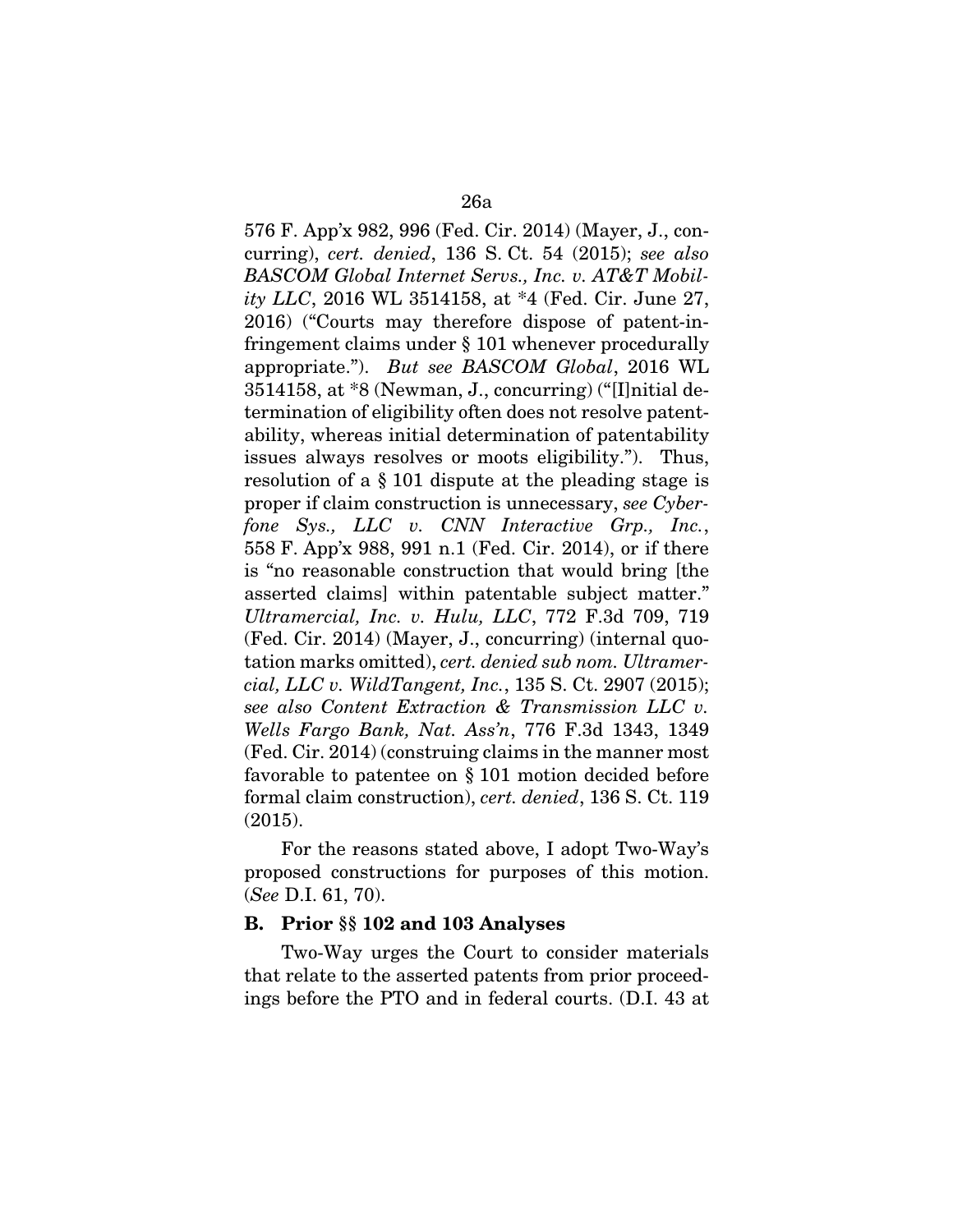14 & n.6). Two-Way argues that the proffered materials "demonstrate[] how [its] invention[s] solved specific technical problems and added significant inventive concepts over the prior art." (*Id.* at 14). Two-Way encourages the Court to take judicial notice of the proffered materials because patentability under § 101 is a question of law that may be informed by subsidiary factual issues and because the Court must accept all factual allegations in Two-Way's complaint as true and view them in the light most favorable to Two-Way. (*Id.* at 10, 14). If the Court decides not to consider the proffered factual materials in deciding the § 101 motion for judgment on the pleadings, Two-Way requests in the alternative that the Court either convert the motion to a motion for summary judgment or grant Two-Way leave to file a Fourth Amended Complaint attaching the proffered materials. (*Id.* at 15 & n.7).

The proffered materials are irrelevant to the § 101 motion for judgment on the pleadings. None of the materials addresses a § 101 challenge to claims of the asserted patents. (*See* D.I. 44-1–D.I. 44-24). The novelty and nonobviousness of the claims under §§ 102 and 103 does not bear on whether the claims are directed to patent-eligible subject matter under § 101. *See Diamond v. Diehr*, 450 U.S. 175, 188-92 (1981); *see also Genetic Techs. Ltd. v. Bristol-Myers Squibb Co.*, 72 F. Supp. 3d 521, 529 n.7 (D. Del. 2014) (not considering reexaminations, which evaluate invalidity based only on prior art, in deciding § 101 motion), *aff'd sub nom. Genetic Techs. Ltd. v. Merial L.L.C.*, 818 F.3d 1369 (Fed. Cir. 2016). The history of conception of the invention and commercial embodiments of the invention are also irrelevant to the issues to be decided under § 101. *See Alice Corp. Pty. Ltd. v. CLS Bank Int'l*,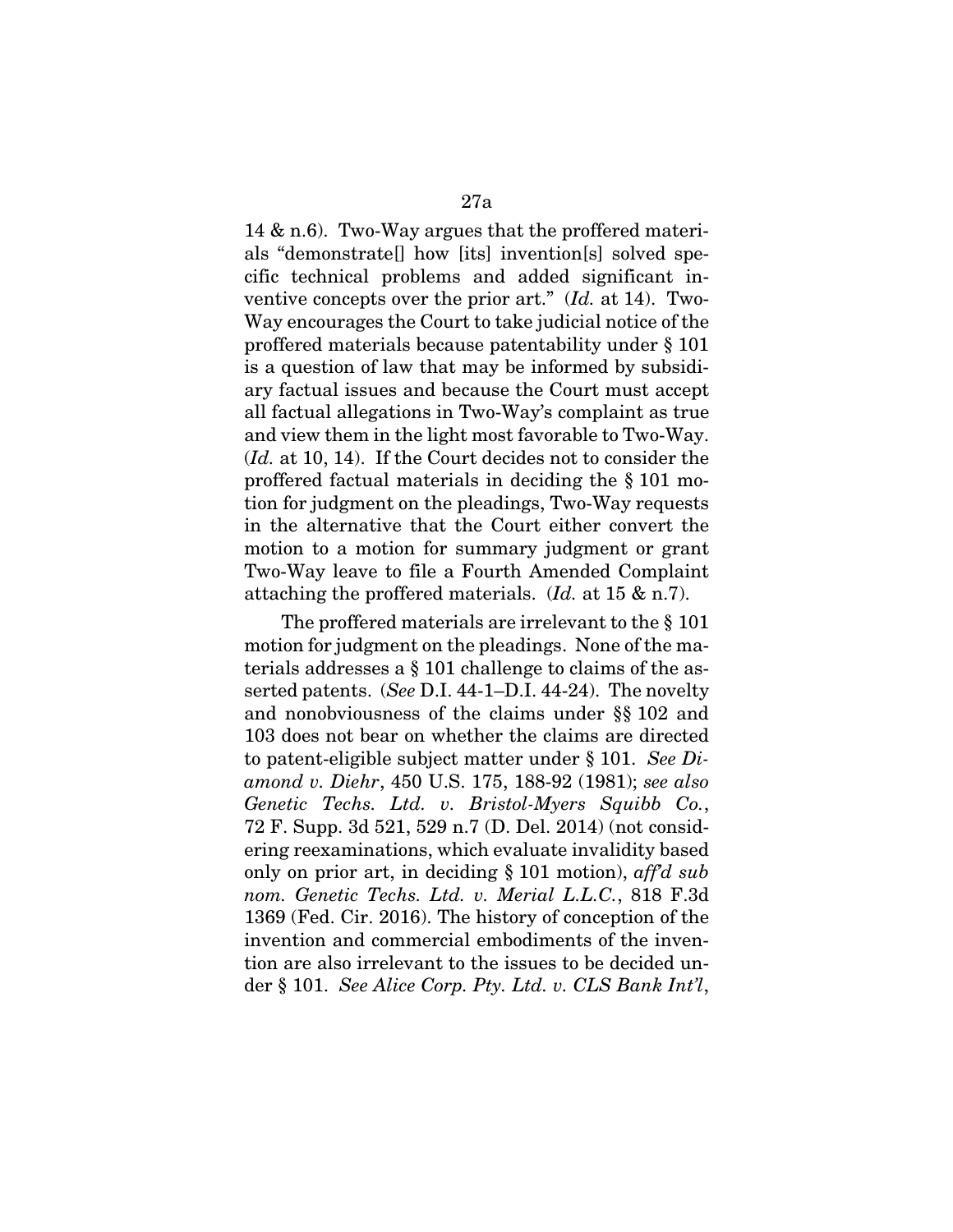134 S. Ct. 2347, 2355-60 (2014) (examining "the claims at issue" and "the elements of the claims" in deciding patent eligibility under § 101). Because the proffered materials are irrelevant to the instant § 101 issue, I have not considered them.

Further, I will not convert the motion to a motion for summary judgment. Conversion to summary judgment is generally not appropriate where, as here, only the nonmoving party has introduced evidentiary exhibits in response to a motion to dismiss or a motion for judgment on the pleadings. *See Kenexa BrassRing, Inc. v. HireAbility.com, LLC*, 2015 WL 1943826, at \*4 (D. Mass. Apr. 28, 2015) (declining to convert a motion for judgment on the pleadings to a motion for summary judgment where only the nonmovant submitted documents outside the pleadings); *Crockett & Myers, Ltd. v. Napier, Fitzgerald & Kirby, LLP*, 401 F. Supp. 2d 1120, 1122 (D. Nev. 2005) (declining to convert a motion to dismiss for the same reason). Additionally, Two-Way's request to file a Fourth Amended Complaint is denied without prejudice. Two-Way's request is premised on the view that, if it were part of the record under consideration, the proffered evidence would be relevant to the instant decision. (*See* D.I. 43 at 15 n.7). Because the proffered evidence is irrelevant to the § 101 determination, however, I see no reason to grant Two-Way's request for leave to file an amended complaint.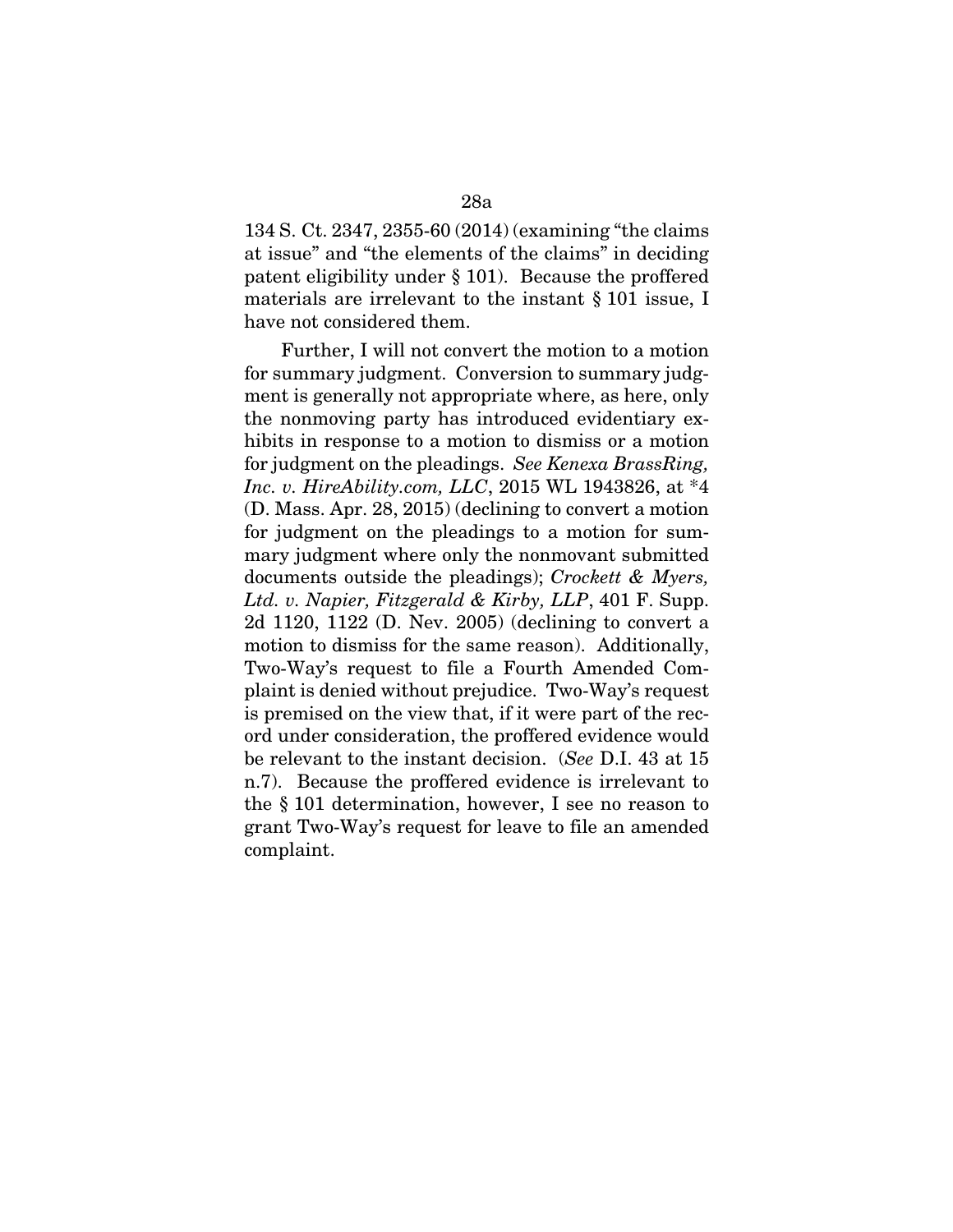### C. '187 and '005 Patents

Claim 1 of the '187 patent is representative of the '187 and '005 patent claims and reads:<sup>2</sup>

1. A method for transmitting message packets over a communications network comprising the steps of:

- converting a plurality of streams of audio and/or visual information into a plurality of streams of addressed digital packets complying with the specifications of a network communication protocol,
- for each stream, routing such stream to one or more users,
- controlling the routing of the stream of packets in response to selection signals received from the users,

and

 $\overline{a}$ 

monitoring the reception of packets by the users and accumulating records that indicate which streams of packets were received by which users, wherein at least one stream of packets comprises an audio and/or visual selection and the records that are accumulated indicate the time that a user starts

<sup>2</sup> The Federal Circuit has held that the district court is not required to individually address claims not asserted or identified by the non-moving party, as long as the court identifies a representative claim and "all the claims are substantially similar and linked to the same abstract idea." *Content Extraction*, 776 F.3d at 1348 (internal quotation marks omitted). Two-Way acknowledges that claim 1 of the '187 patent is representative of the claims of the '187 and '005 patents. (D.I. 43 at 15).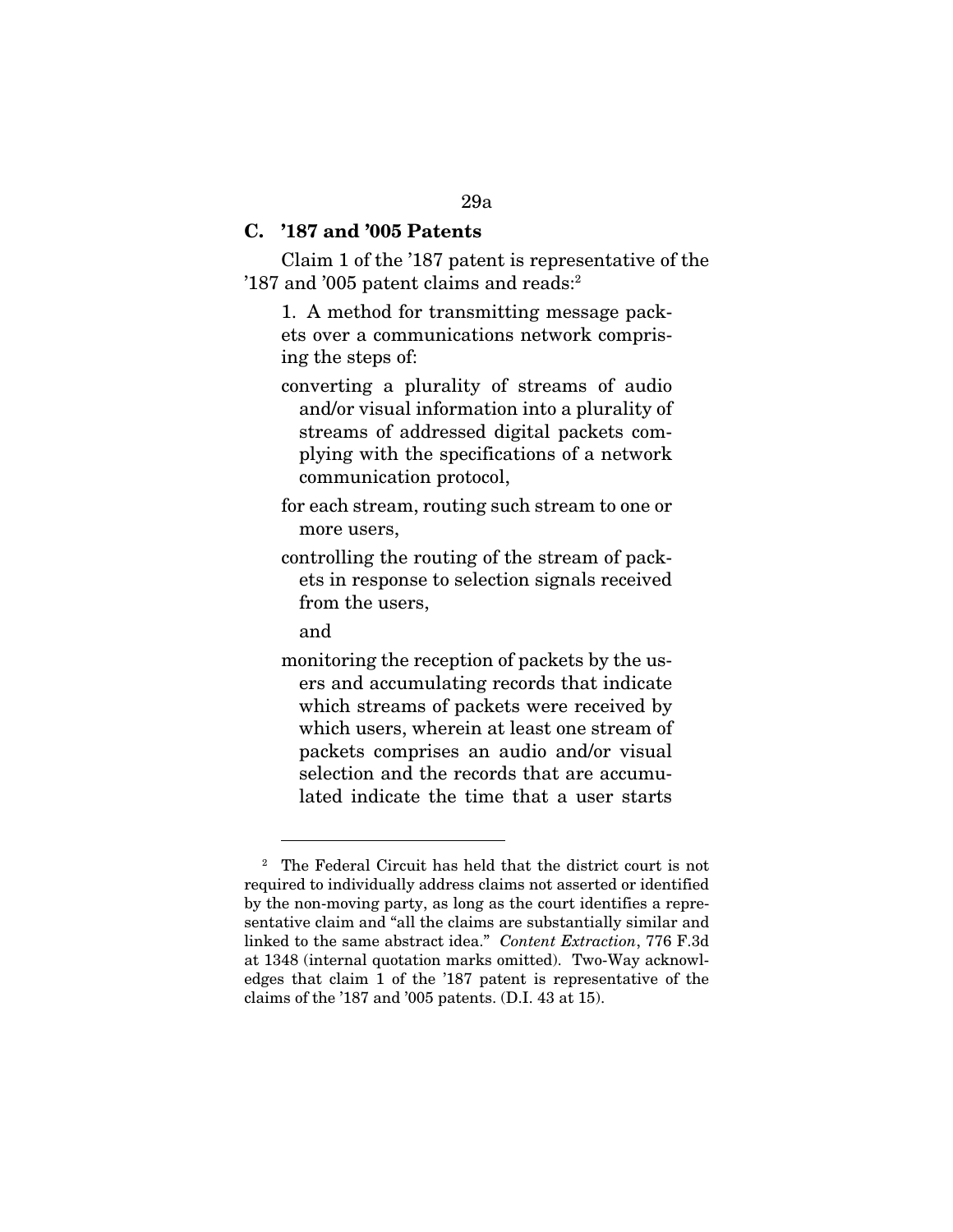receiving the audio and/or visual selection and the time that the user stops receiving the audio and/or visual selection.

('187 patent, 18:17-34; D.I. 26 at 53; *see also* '005 patent, 18:44-59 (replacing "a plurality of streams" with "at least one stream" in the "converting" step)).

Defendants argue that the '187 and '005 patents "are directed solely to the abstract idea of monitoring the delivery of information." (D.I. 38 at 17). In Defendants' view, that idea represents a fundamental business practice "similar to the idea of tracking a user's spending, which this Court has deemed abstract." (*Id.* at 10-11). Regarding step two, Defendants contend that the claimed "converting," "routing," "controlling," "monitoring," and "recording" steps do not, separately or as an ordered combination, amount to significantly more than an instruction to apply the abstract idea using a generic computer. (*Id.* at 18-19).

Two-Way contends that the '187 and '005 patents are directed to the concrete task of "audio/visual streaming in a packet-switched architecture that facilitates efficient and reliable transmission, while also implementing specific forms of monitoring and recordkeeping." (D.I. 43 at 15). Two-Way argues that the claimed steps recite "a specific and concrete (*i.e.*, nonabstract) way of processing the streams [of audio/visual information]." (*Id.* at 15-17). Regarding step two, Two-Way argues that the patents supply an inventive concept because they claim elements that are directed to solving the technological problems of load, bottlenecking, and inadequate records. (*Id.* at 17-18).

The '187 and '005 patents are directed to the abstract idea of (1) sending information, (2) directing the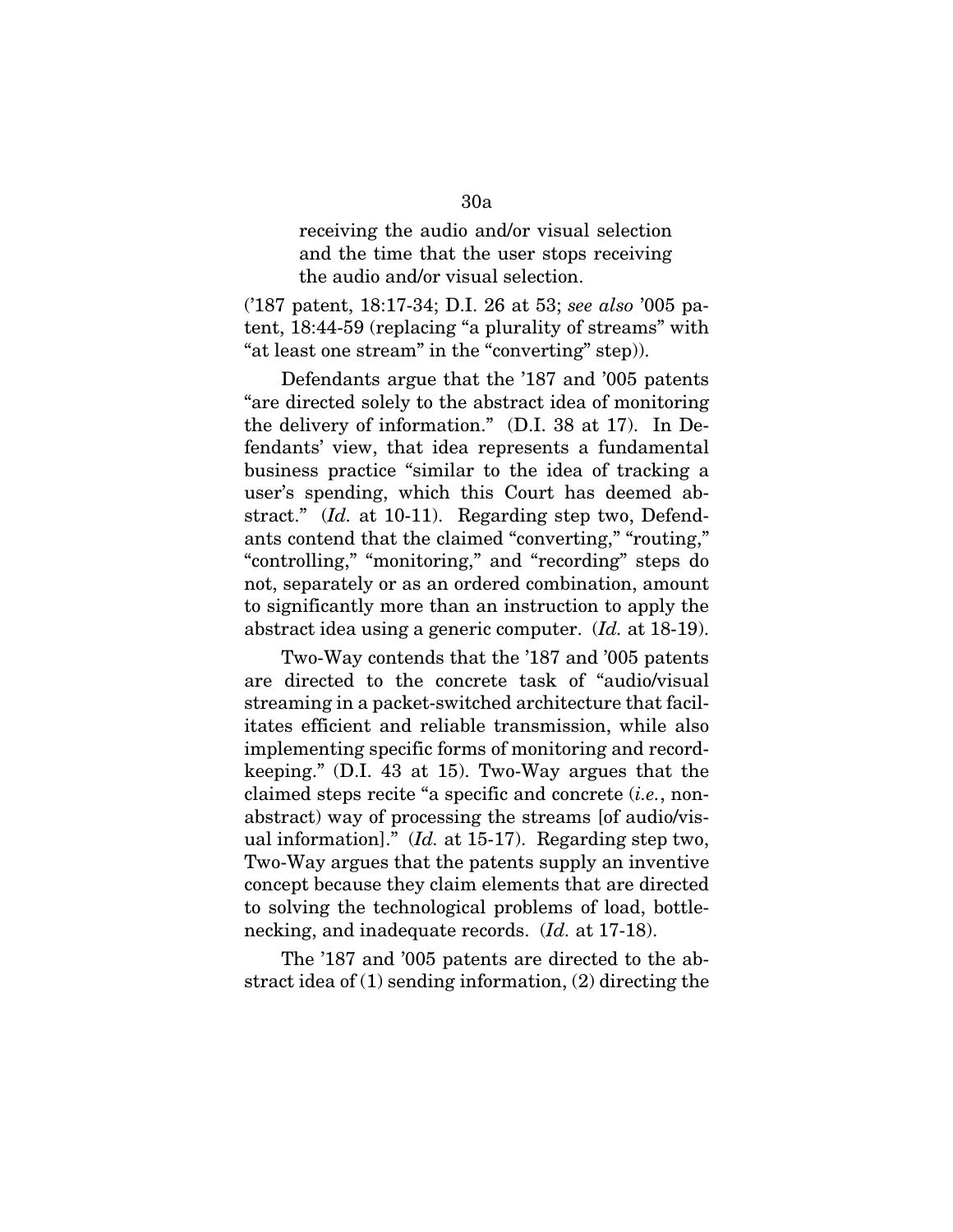sent information, (3) monitoring receipt of the sent information, and (4) accumulating records about receipt of the sent information. (*See* '187 patent, 18:17-34; '005 patent, 18:44-59; *see also* D.I. 61 at 2 (describing "controlling the routing" as "directing a portion of the routing path")). The claims are thus directed to methods of sending and monitoring the delivery of audio/visual information. Although the claims are limited to the context of audio/visual streaming in a packet-switched communications network, they are not directed to an invention that improves streaming audio/visual content in a packet-switched network. (*See, e.g.*, '187 patent, 18:17-34; '005 patent, 18:44-59; *see also* (D.I. 43 at 17)); *Electric Power Group, LLC v. Alstom S.A.*, No. 2015-1778, slip op. at pp. 8, 11-12 (Fed. Cir. Aug. 1, 2016) (holding that the claims at issue were directed to an abstract idea because "the focus of the claims [wa]s not on . . . an improvement in computers as tools, but on certain independently abstract ideas that use computers as tools" and distinguishing between "ends sought and particular means of achieving them, between desired results (functions) and particular ways of achieving (performing) them"); *cf. Enfish, LLC v. Microsoft Corp.*, 822 F.3d 1327, 1336 (Fed. Cir. 2016) (finding that the claims at issue were not directed to an abstract idea because "the plain focus of the claims is on an improvement to computer functionality itself, not on economic or other tasks for which a computer is used in its ordinary capacity"). Thus, the '187 and '005 patents claim abstract ideas.

Two-Way argues that the inventive concept supplied by the '187 and '005 patents is the disclosed computer architecture, which solves the technological problems of load, bottlenecking, and inadequate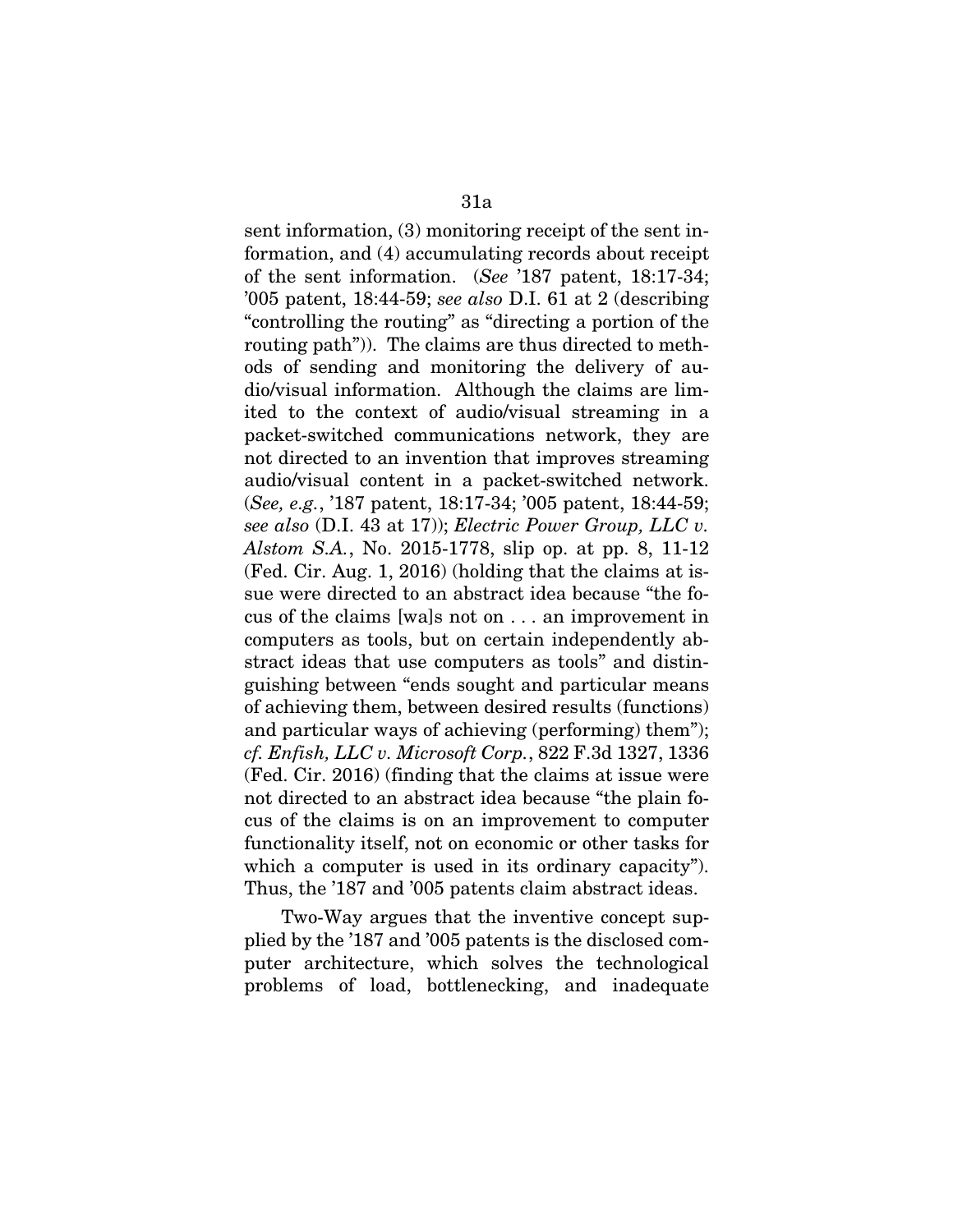records. (D.I. 43 at 17-18). The patent specifications do, in fact, point to the architecture of the system as the technological innovation. (*See, e.g.*, '187 patent, 2:3-5, 3:55-59 (describing the patented invention as "a scalable architecture for delivery of real-time information over a communications network," which is described further as "a distribution architecture integrated with a control architecture"); '005 patent, 2:6-9, 3:58-60 (same)). None of the claims, however, recite or refer to anything that could be described as an architecture.3 (*See, e.g.*, '187 patent, 18:17-34; '005 patent, 18:44-59). Even if I accept that the architecture described in the patent specification is designed to solve the technological problems of load, bottlenecking, and inadequate records, the fact remains that the claims do not recite the mechanism by which those problems are solved. *See Internet Patents Corp. v. Active Network, Inc.*, 790 F.3d 1343, 1348 (Fed. Cir. 2015) (holding that a claim directed to the abstract idea of "retaining information in the navigation of online forms" did not supply an inventive concept because the claim "contain[e]d no restriction on how the result is accomplished[, that is, t]he mechanism for maintaining the state [of data on a web page] is not described, although this is stated to be the essential innovation"). The claims therefore do not supply the inventive concept of a particular computer architecture. Further, the limitation regarding accumulating records about the receipt of sent information does not supply an inventive concept. (*See* '187 patent, 18:28-34; '005 patent, 18:55-

 $\overline{a}$ 

<sup>3</sup> The claims cannot fairly be read to recite computer architecture even in light of Two-Way's proposed claim constructions, some of which explicitly incorporate the words "intermediate computers." (*See* D.I. 61 at 1-2; D.I. 70).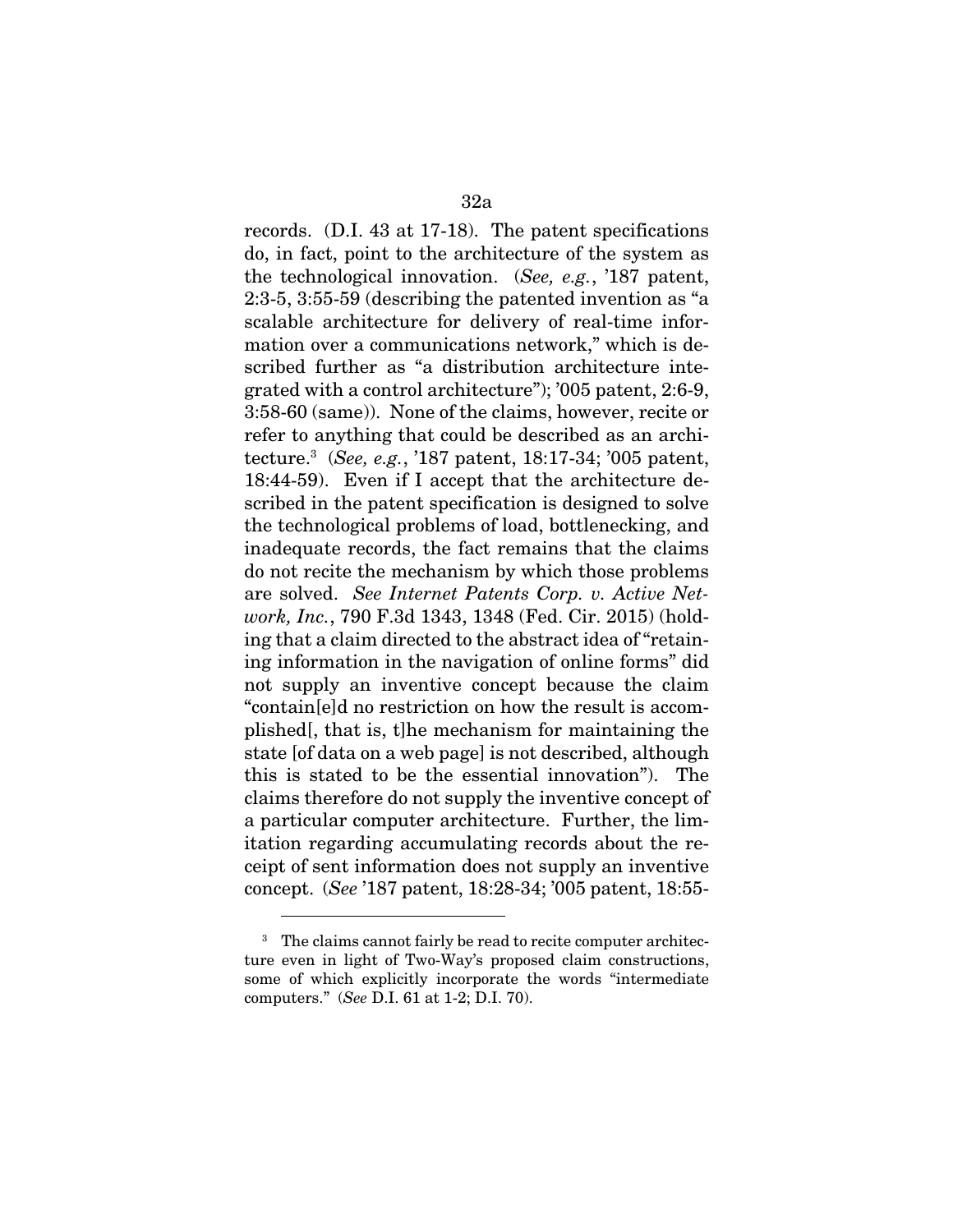# 59); *OIP Techs., Inc. v. Amazon.com, Inc.*, 788 F.3d 1359, 1363-64 (Fed. Cir. 2015) (holding that "gathering statistics" regarding customer responses was "routine, conventional data-gathering" that did not supply an inventive concept).

Because the '187 and '005 patents claim an abstract idea and the claims are not limited to a specific application of that abstract idea, the '187 and '005 patent claims are patent ineligible under § 101.

# D. '622 Patent

 $\overline{a}$ 

Claim 1 of the '622 patent reads:4

1. A method for monitoring the forwarding of real-time information to at least one user having access to a communications network comprising:

- generating delivery-commencement indications of real-time information forwarded to the user by means of the communications network, wherein the real-time information comprises a plurality of packets forwarded over the communications network to the user,
- verifying the operational status of the user's access to the communications network during delivery of the real-time information, and

<sup>4</sup> Two-Way does not concede that claim 1 of the '622 patent is representative for purposes of this § 101 motion. (D.I. 43 at 18- 19). In particular, Two-Way points to claim 29 as adding "further network-based limitations" that confirm that "the '622 invention is limited to a specific implementation for streaming real-time information over a packet-switched network." (*Id.* at 19).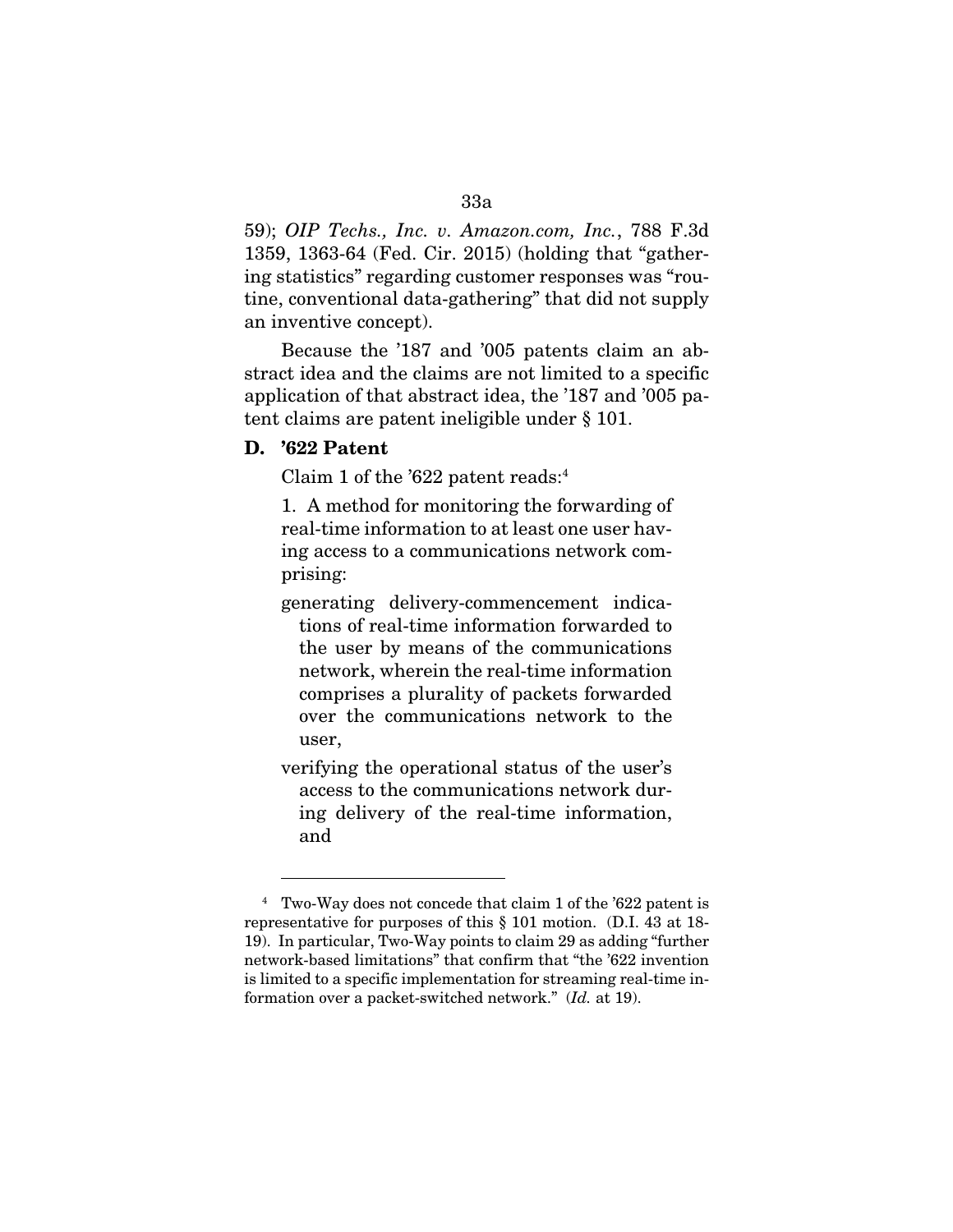generating delivery-termination indications of the real-time information forwarded to the user.

('622 patent, 18:38-49; D.I. 1-1 at 44).

Defendants contend that the '622 patent, like the '187 and '005 patents, is directed to the abstract idea of "monitoring the delivery of information." (D.I. 38 at 10, 17). Regarding step two, Defendants assert that the claims at issue add only "routine and conventional computer functions." (*Id.* at 13). Further, Defendants argue that the limitations are general, high-level functional descriptions that do not constitute inventive solutions. (*Id.*).

Two-Way contends that the '622 patent claims are patent eligible at step one because they are "limited to a specific implementation for streaming real-time information over a packet-switched network." (D.I. 43 at 19). Regarding step two, Two-Way asserts that the '622 patent provides an inventive concept because it "overcomes the challenges of providing real-time streaming media over traditional packet-based networks." (*Id.* at 20).

On their faces, claims 1 and 29 of the '622 patent are directed to monitoring the delivery of real-time information to a user or users. ('622 patent, 18:38-49, 20:19-37). Monitoring the delivery of real-time information to a user or users is similar to concepts previously found to be abstract. For example, the Federal Circuit in *BASCOM Global* held that "filtering content on the Internet" is an abstract idea. 2016 WL 3514158, at \*5. The Federal Circuit has also held that claims focused "on collecting information, analyzing it, and displaying certain results of the collection and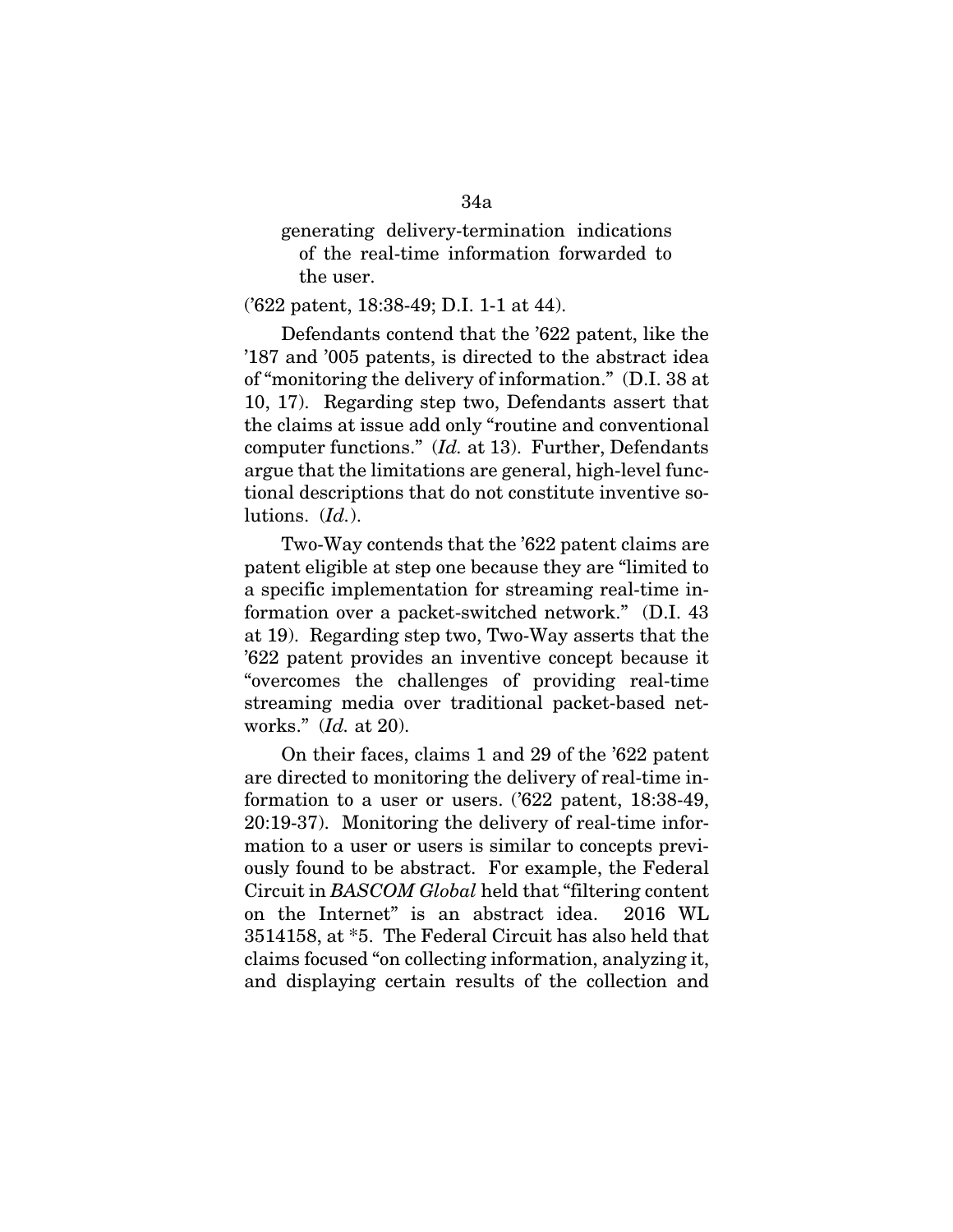# analysis" were directed to an abstract idea. *Electric Power Group, LLC, No.* 2015-1778, slip op. at p. 6.

The claims do not disclose an inventive concept sufficient to render them patent eligible. Limiting the claims to the particular technological environment of "real-time stream delivery over packet-based networks" is insufficient to transform them into patenteligible applications of the abstract idea to which they are directed. (D.I. 43 at 21); *see Alice Corp.*, 134 S. Ct. at 2358; *Electric Power Group, LLC*, No. 2015-1778, slip op. at pp. 9-10. Further, the claim 1 limitations that require verifying that information is being received by its intended recipient and noting when information delivery has ceased do not add anything to routine methods of delivering information. (*See* '622 patent, 18:46-49; D.I. 43 at 20). Similarly, the claim 29 limitation requiring forwarding a stream from an intermediate computer only when the user selects it does not add anything inventive to the idea of sending information only to one who requests it. (*See* '622 patent, 20:27-28; D.I. 43 at 20). Nothing in the claims requires anything other than conventional computer and network components operating according to their ordinary functions. (*See* '622 patent, 1:26-65, 18:38- 49, 20:19-37); *Electric Power Group, LLC*, No. 2015- 1778, slip op. at p. 11 (holding that the claims "do not state an arguably inventive concept in the realm of application of the information-based abstract ideas" because the claims "do not include any requirement for performing the claimed functions of gathering, analyzing, and displaying in real time by use of anything but entirely conventional, generic technology"). Nor is the limitation to "real-time" information sufficient to supply an inventive concept rendering the claims patent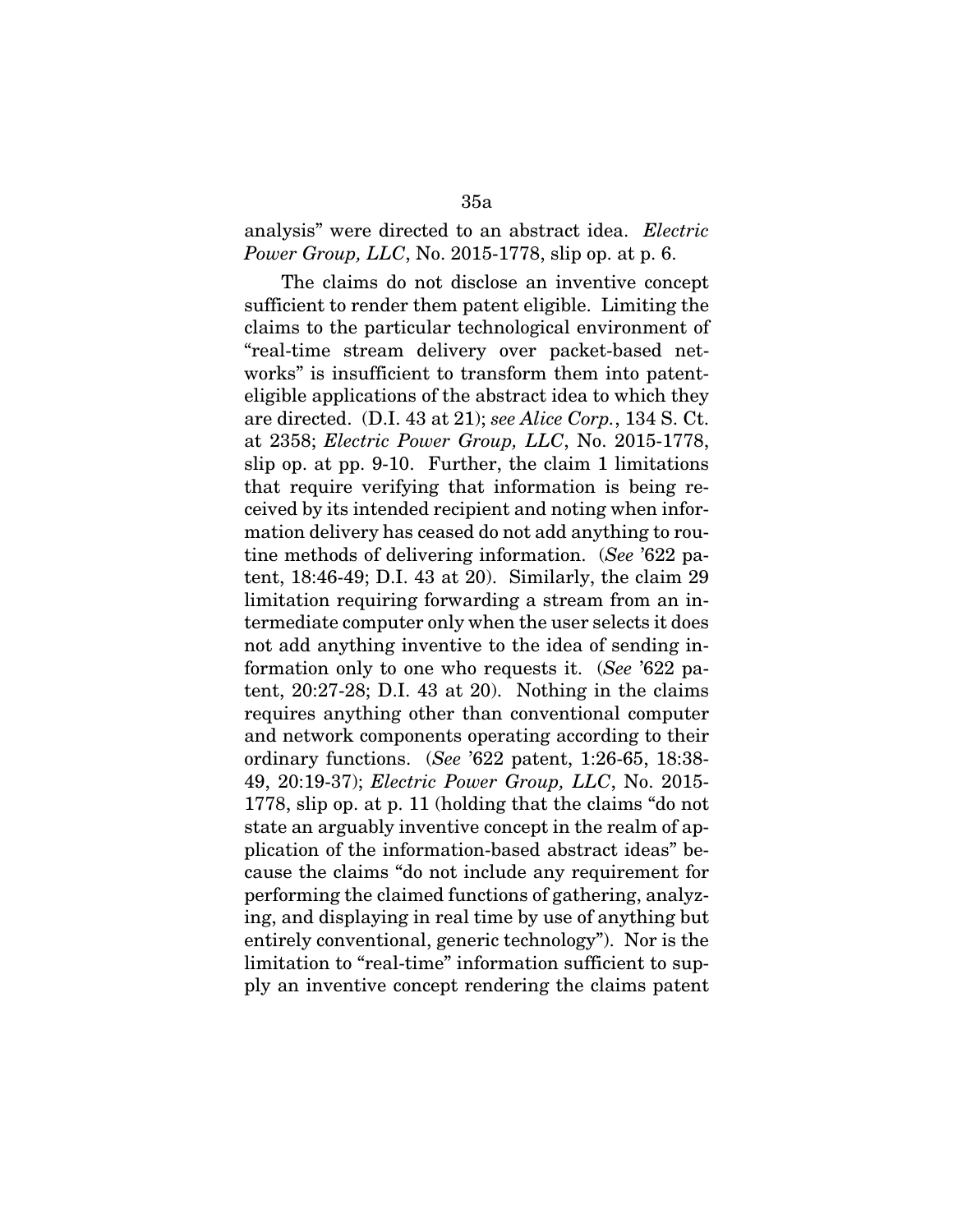eligible. (*See* D.I. 70 at 4). In *LendingTree, LLC v. Zillow, Inc.*, the court held that "simultaneous competition" for loans over the internet did not supply an inventive concept sufficient to render claims to the abstract idea of a loan-application clearinghouse patent eligible. 2016 WL 3974203, at \*5; *see also Mortg. Grader, Inc. v. First Choice Loan Servs. Inc.*, 811 F.3d 1314, 1318 (Fed. Cir. 2016) (holding that claims to a computer system that made it possible for multiple lenders to compete simultaneously for a potential borrower's business did not amount to an inventive concept). Thus, the claims of the '622 concept do not supply an inventive concept sufficient to render them patent eligible.

The '622 patent claims at issue therefore fail to meet the standard for patent eligibility under § 101.

### E. '686 Patent

 $\overline{a}$ 

Claim 1 of the '686 patent reads:<sup>5</sup>

1. A method for metering real-time streaming media for commercial purposes, said method comprising:

forwarding a real-time media stream from an intermediate server toward a user device, wherein said forwarding of said real-time media stream from said intermediate server to said user device is via unicast,

<sup>&</sup>lt;sup>5</sup> Two-Way does not concede that claim 1 of the '686 patent is representative for purposes of this § 101 motion. (D.I. 43 at 22- 23). Specifically, Two-Way points to claims 22, 26, 30, and 38 as confirming that the '686 patent invention is a patent-eligible computer network implementation. (*Id.*).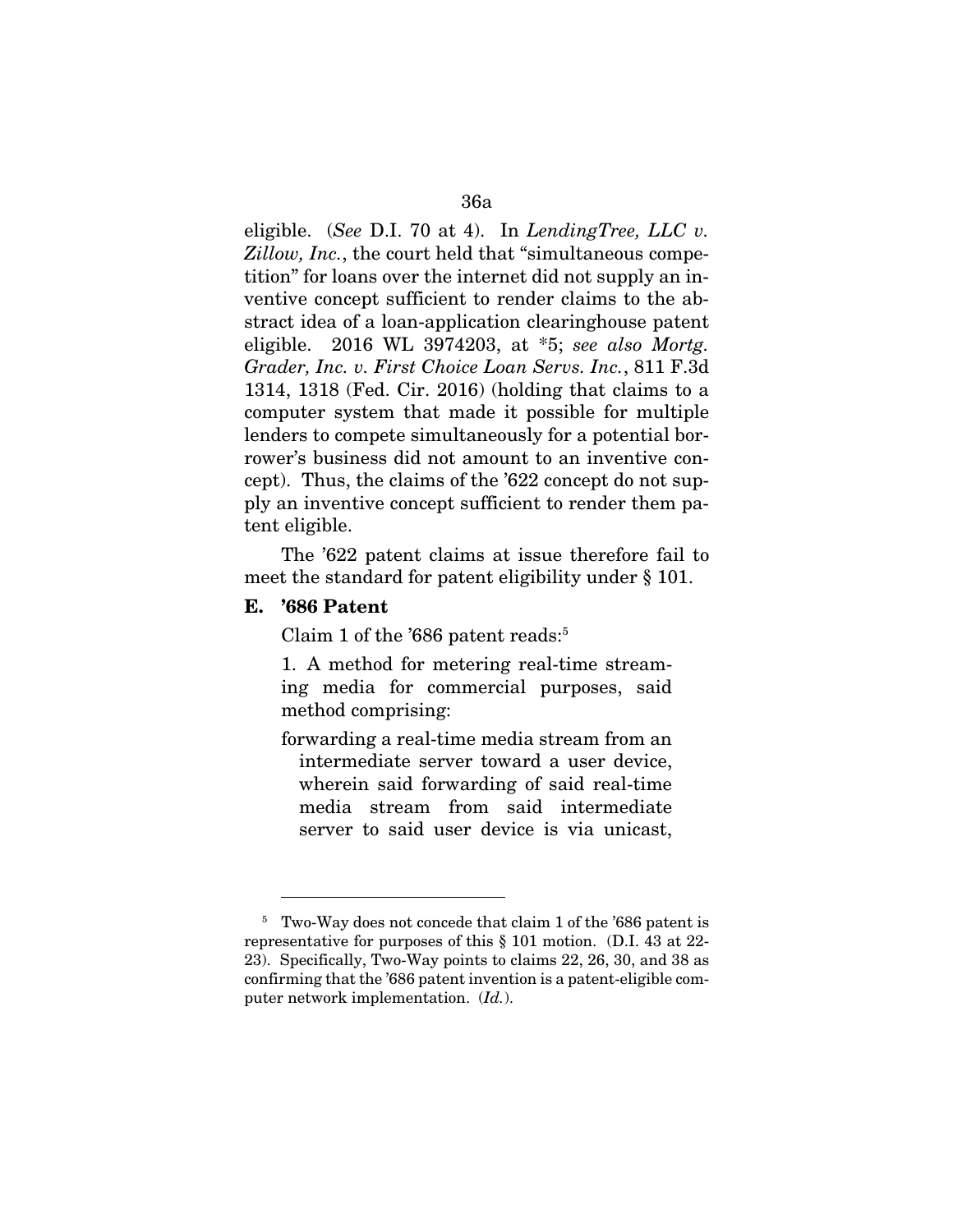multicast, broadcast or any combination of the aforementioned;

detecting a termination of said forwarding;

after said termination, determining an extent of said real-time media stream forwarded toward said user device; and

logging said extent for commercial purposes.

('686 patent, 18:16-27; D.I. 1-2 at 42).

Defendants contend that, like the '187, '005, and '622 patents, the '686 patent is directed to the abstract idea of "monitoring the delivery of information." (D.I. 38 at 10-12). Regarding step two, Defendants assert that the claims at issue merely recite generic, conventional technology and generic concepts "that are inherent in the very idea of monitoring transmitted information in any technological context." (*Id.* at 14-15).

According to Two-Way, the claims are patent eligible at step one because they are directed to "specific computer architectures for metering the forwarding of real-time streaming media over a network." (D.I. 43 at 21). Regarding step two, Two-Way asserts that the claims at issue supply an inventive concept in that they transform known media streaming by incorporating an intermediate server and using a specific network transmission mode in real-time, one-to-many media streams on a computer network. (*Id.* at 23-24).

Claim 1 of the '686 patent is directed to measuring the delivery of real-time information for commercial purposes. ('686 patent, 18:16-17). Claims 22, 26, 30, and 38 are likewise directed to measuring the delivery of real-time information for commercial purposes. (*Id.*  at 19:20-22, 19:39-52, 20:6-17, 21:16-30; *see* D.I. 43 at 22-23). Measuring the delivery of real-time informa-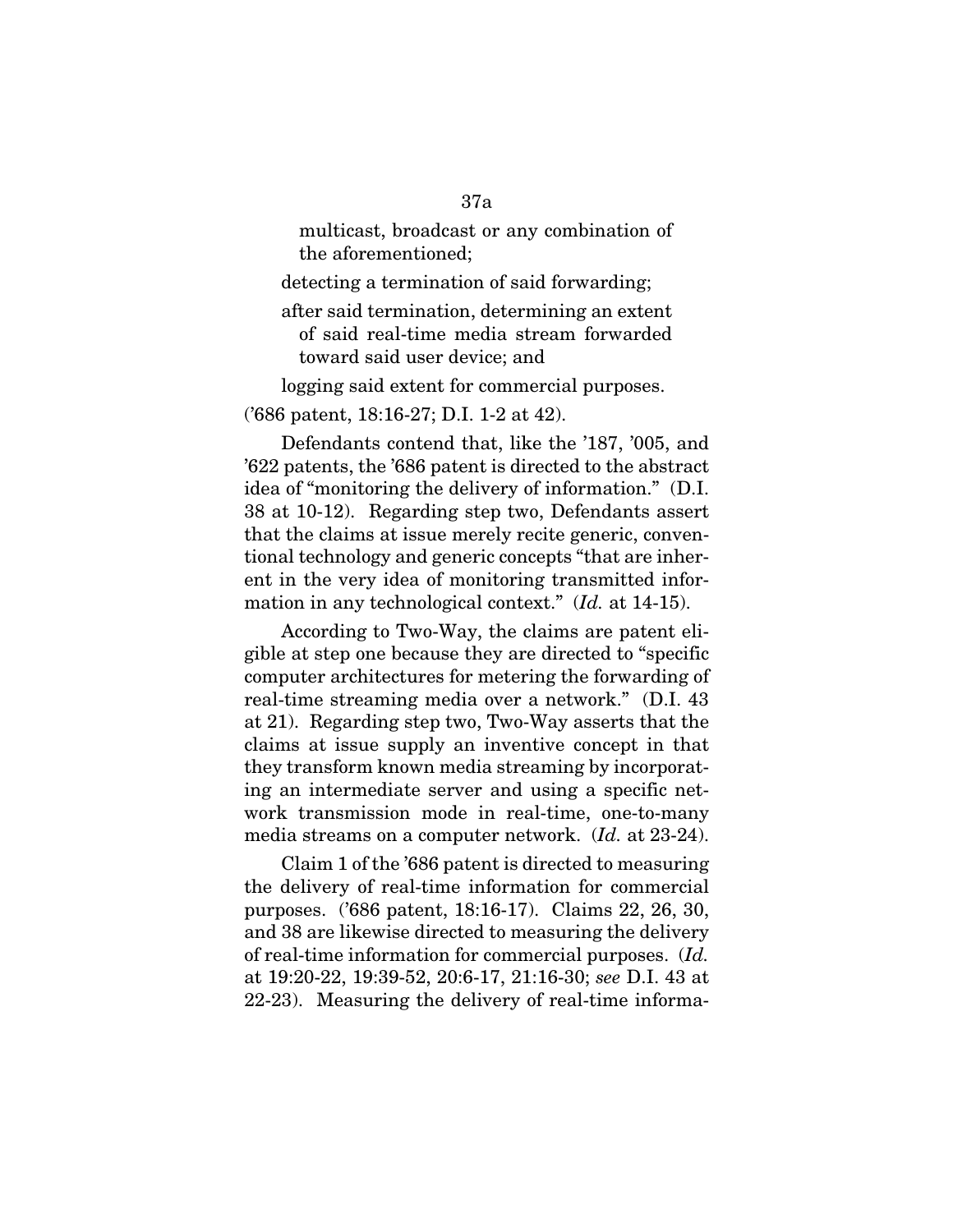tion for commercial purposes is a commercial practice akin to those previously found to be abstract. *See, e.g.*, *Alice Corp.*, 134 S. Ct. at 2357 (holding that claims directed to intermediated settlement were abstract); *Ultramercial, Inc.*, 772 F.3d at 715-16 (holding that the claims at issue recited the abstract idea of using advertising as currency on the Internet). Further, measuring the delivery of information is analogous to the abstract idea of collecting and analyzing information. *See Electric Power Group, LLC*, No. 2015-1778, slip op. at p. 6 (holding claimed focused on "collecting information, analyzing it, and displaying certain results of the collection and analysis" to be directed to an abstract idea); *BASCOM Global*, 2016 WL 3514158, at \*5 (holding that claims to "filtering content on the Internet" "do not readily lend themselves to a step-one finding that they are directed to a nonabstract idea"); *see also supra* Part III.D (discussion of '622 patent).

The '686 patent claims do not disclose an inventive concept sufficient to render them patent eligible. Limiting the claims to the "realm of a computer network" is insufficient, on its own, to render the claims patent eligible. *Alice Corp.*, 134 S. Ct. at 2358; *Electric Power Group, LLC*, No. 2015-1778, slip op. at pp. 9-10. That the patent discusses the invention in the context of a specific network transmission mode in real-time, one-to-many media streams on a computer network does not supply an inventive concept because the claims do not specify a technological improvement to measuring information delivery using such a network. (*See* D.I. 43 at 23); *cf. BASCOM Global*, 2016 WL 3514158, at \*6 (finding inventive concept in "the installation of a filtering tool at a specific location, remote from the end users, with customizable filtering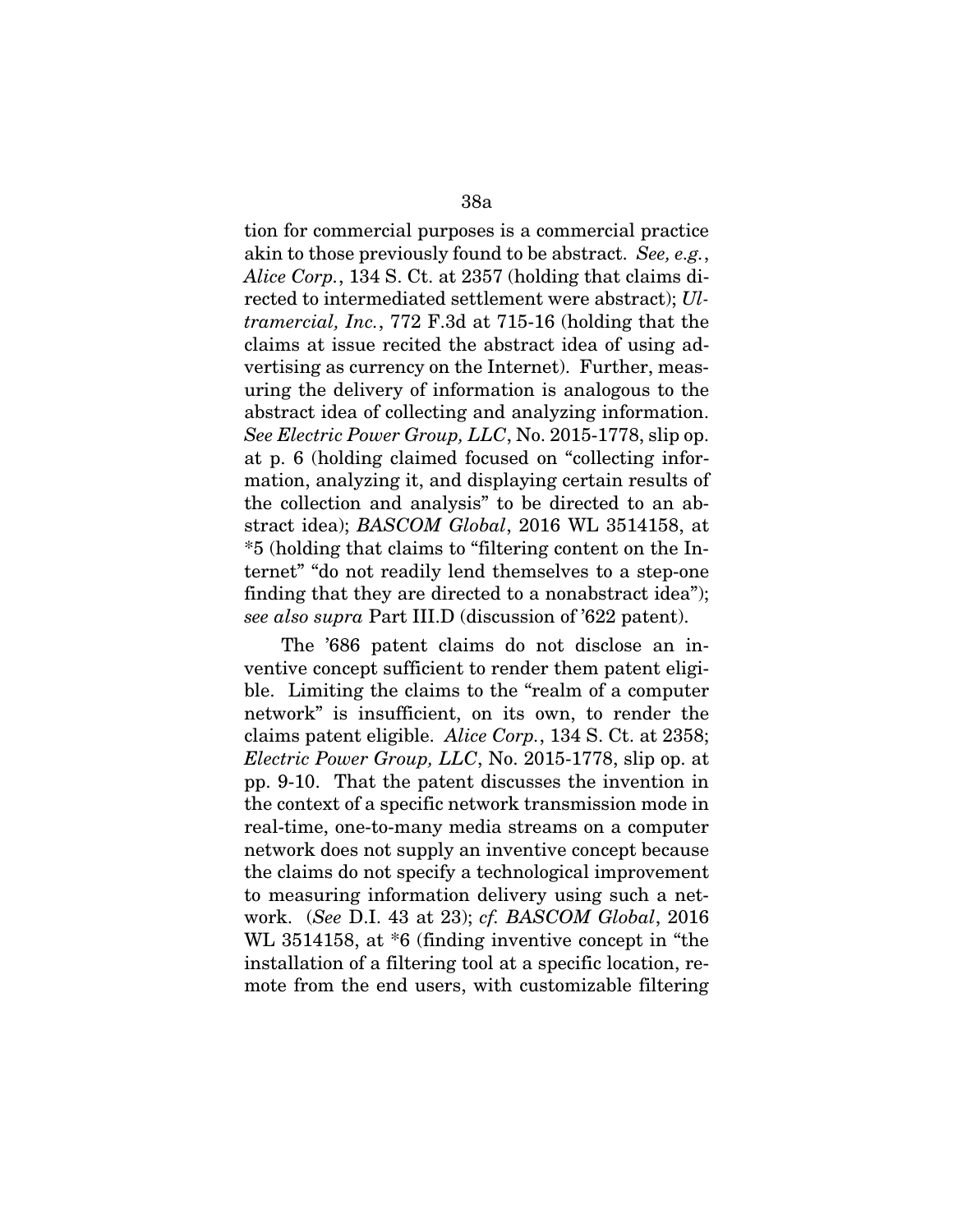features specific to each end user[,]" because it "gives the filtering tool both the benefits of a filter on a local computer and the benefits of a filter on the ISP server"). Further, although the steps recite computer components-for example, the intermediate server in the "forwarding" limitation of claim 1—those components merely perform their conventional functions. (*See* '686 patent, 1:45-65, 18:16-27; D.I. 43 at 22; D.I. 54 at 21-23); *see also Electric Power Group, LLC*, No. 2015-1778, slip op. at p. 10 ("Nothing in the claims, understood in light of the specification, requires anything other than off-the-shelf, conventional computer, network, and display technology for gathering, sending, and presenting the desired information."); *cf. DDR Holdings, LLC v. Hotels.com, L.P.*, 773 F.3d 1245, 1257-58 (Fed. Cir. 2014) (holding claims patent eligible because they modified conventional website display mechanics to produce hybrid website display). The additional limitations recited in claims 22, 26, 30, and 38 also include merely generic computer components and conventional steps, and therefore do not supply inventive concepts. (*See* '686 patent, 19:20-22, 19:39-52, 20:6-17, 21:16-30).

For the reasons stated above, the '686 patent claims fail to meet the standard for patent eligibility under § 101.

### IV. CONCLUSION

For the reasons stated above, the asserted claims of the '187, '005, '622, and '686 patents are directed to patent-ineligible subject matter under 35 U.S.C. § 101. Defendants' Motion for Judgment on the Pleadings (D.I. 37) is GRANTED IN PART with respect to the asserted claims of the '187, '005, '622, and '686 patents and DISMISSED IN PART as moot with respect to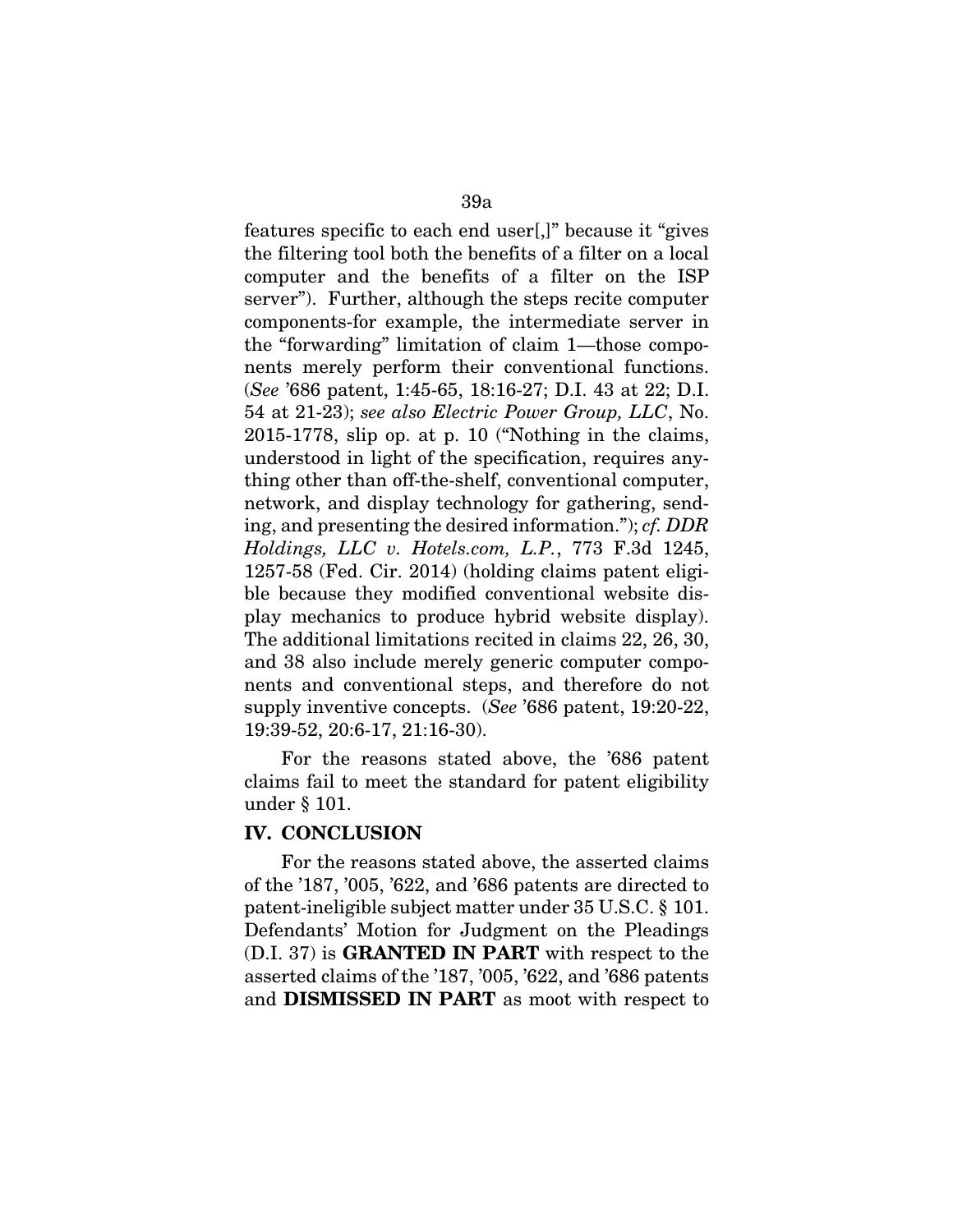the asserted claims of the '237 patent. An appropriate order will be entered.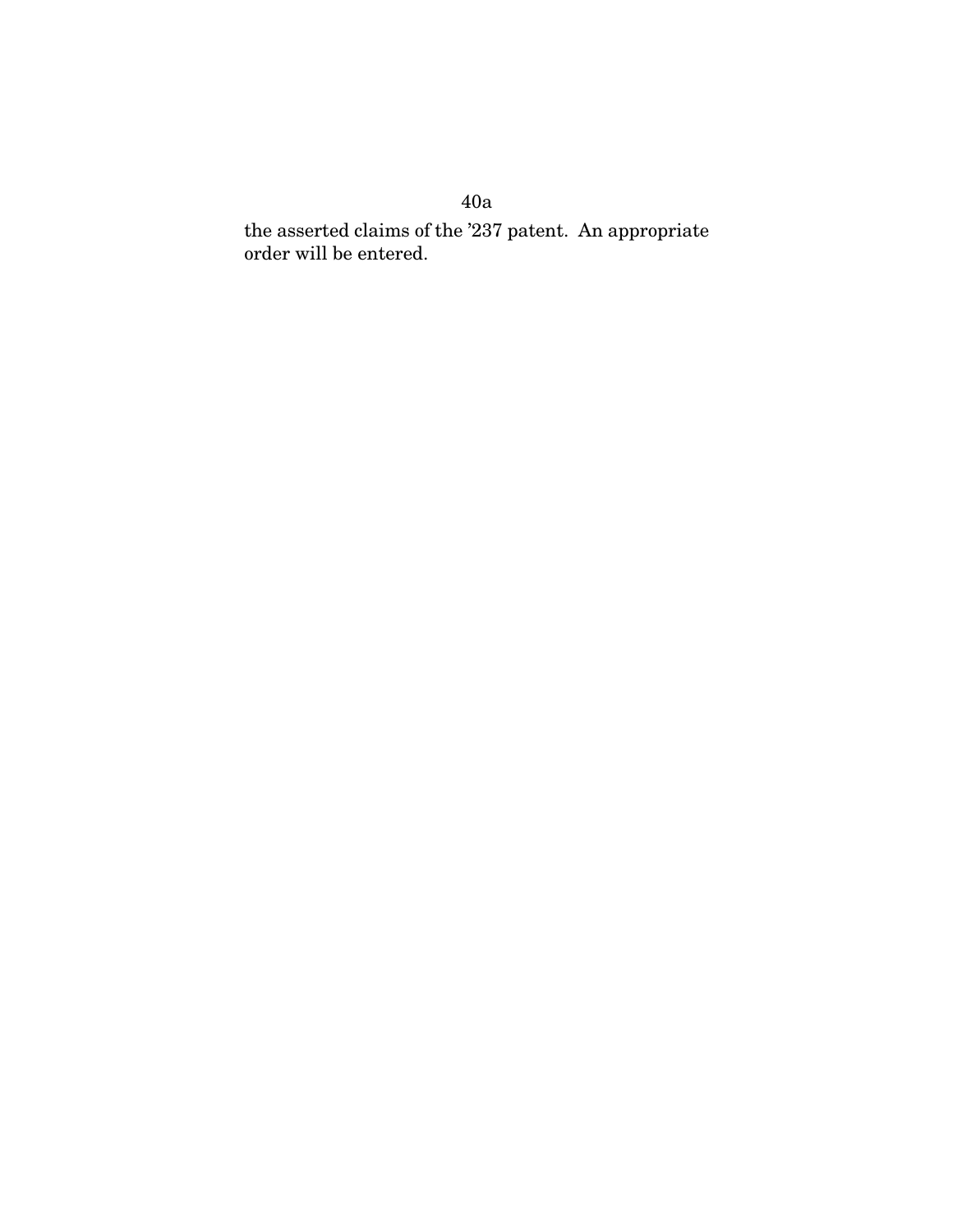# APPENDIX C

NOTE: This order is nonprecedential.

# UNITED STATES COURT OF APPEALS FOR THE FEDERAL CIRCUIT

March 9, 2018

Nos. 2016-2531, 2016-2532

# TWO-WAY MEDIA, LTD., Plaintiff-Appellant,

v.

COMCAST CABLE COMMUNICATIONS, LLC, COMCAST INTERACTIVE MEDIA LLC, VERIZON SERVICES CORP., VERIZON ONLINE LLC, Defendants-Appellees.

Appeals from the United States District Court for the District of Delaware in Nos. 1:14-cv-01006- RGA, 1:14-cv-01212-RGA, Judge Richard G. Andrews

# ON PETITION FOR REHEARING EN BANC

Before PROST, *Chief Judge*, NEWMAN, LOURIE, DYK, MOORE, O'MALLEY, REYNA, WALLACH, TARANTO, CHEN, HUGHES, and STOLL, *Circuit Judges*.

PER CURIAM.

### ORDER

Appellant Two-Way Media Ltd. filed a petition for rehearing en banc. A response to the petition was invited by the court and filed by appellees Comcast Cable Communications, LLC, Comcast Interactive Media LLC, Verizon Online LLC and Verizon Services Corp. The petition was first referred as a petition for rehearing to the panel that heard the appeal, and thereafter